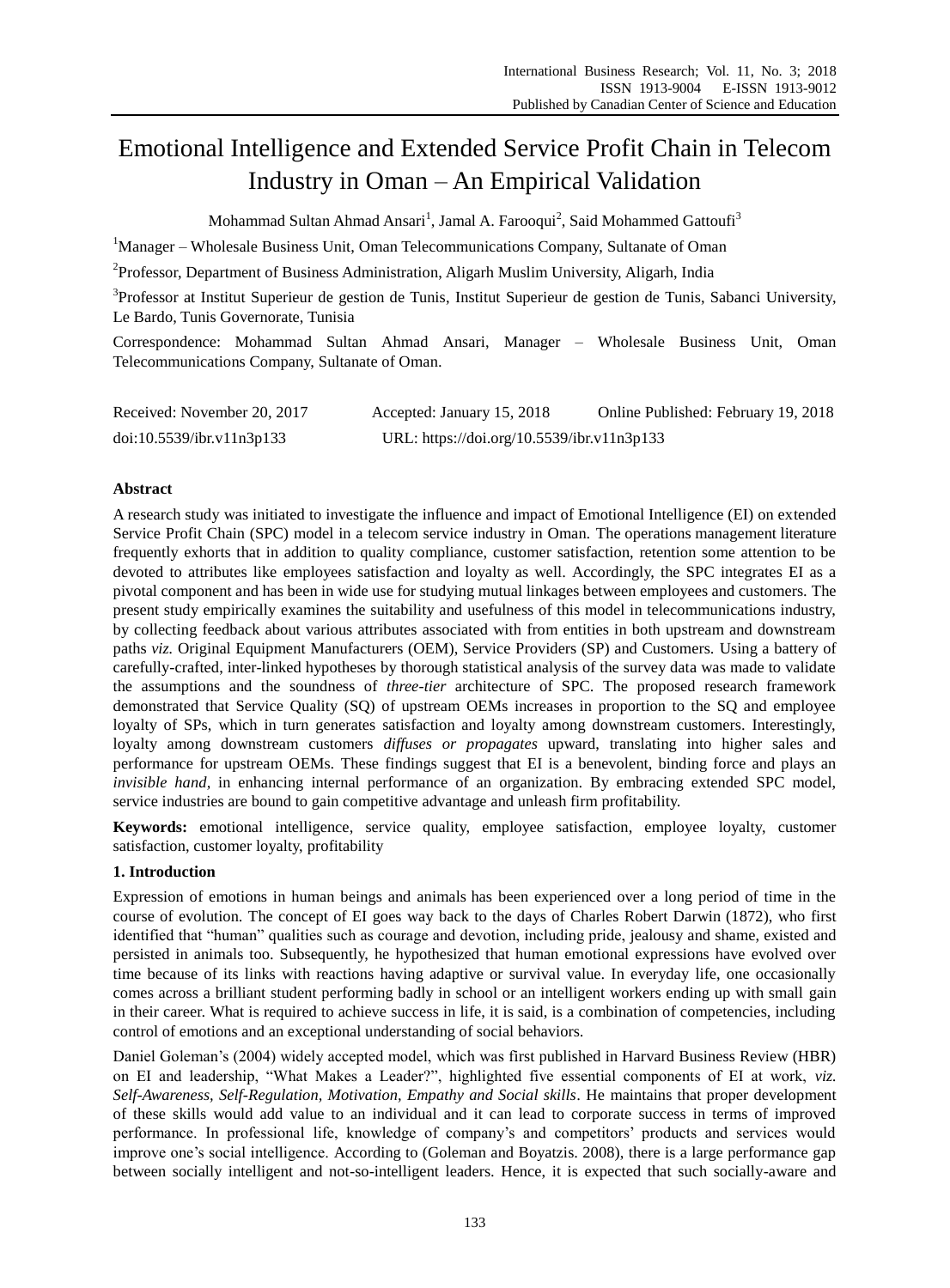emotionally intelligent leaders will be in a better and stronger position to lead the team and would improve team performance in terms of productivity, profitability and emotional attachment with employees and customers. However, in some case exceptionally high intelligent person may not perform to the expectation and likely to be on risk. According to Karpinskia *et al* (2017) high intelligence are at significantly greater risk for the examined psychological disorders and physiological diseases.

The pressures of globalization, passionate competition, and growing instability in market force many organizations to add value to their products and services in order to retain customers' loyalty (CL), overcome customers churn, and to ensure enhanced market share, revenue and profitability. A theory proposed by (Heskett *el. al*., 1994), named SPC, is widely accepted as a barometer for measuring overall performance of a business organization. This theory lays out a set of comprehensive links among many attributes like internal SQ that improves employees' satisfaction (ES), employees' loyalty (EL), and external SQ, customers' satisfaction (CS), CL, sales from repurchase & referrals (SR) and firm's profitability (FP). Although relationships depicted in SPC have not been widely validated in all types of industries, researchers are persistently and vigorously working to provide evidence of such relationships. A few research works are available that tested SPC's chain in service industries but only limited studies has been conducted, particularly in telecom service industries. To the best of our knowledge none of them has corroborated the impact of EI on SPC's and extended SPC's attributes. However, a research by (Ansari, *et al* 2016), EI and employees performance are interlinked and found that employees are valuable assets in a service industry, and growth of industry depend on employees' commitment.

#### *1.1 Research Questions*

This research work sets out to empirically validate the impact of EI on extended SPC's attributes. It evaluates the influence of EI on SQ, ES, EL, CS, CL, SR, and FP. Hence based on the objectives of the study, the following Research Questions (RQs) were raised:

#### *RQ1: Does EI inspire ES and EL?*

*RQ2: Does internal SQ inspire ES and EL?*

*RQ3: Do ES and EL have any bearing on CS and CL?*

*RQ4: Do CS and CL induce positive word of mouth that improves sales?*

*RQ5: Does positive word of mouth increase sale revenue and enhance profitability?*

## *1.2 Rationale for the Study*

Earlier researches were limited in scope and most of the studies were focused only on ES, CS, SQ, or employee evaluation of customers' perceptions of SQ. In majority of the cases, data were obtained either from a single source, (e.g., Service Providers' (SP's) employees evaluating customers' perceptions of SQ and their own satisfaction and loyalty), or in some other cases from customers evaluating SQ of their SPs and their own loyalty. In an attempt to enlarge the scope and remove the limitations of earlier works, the present researchers have decided to conduct a study to test the influence of EI on extended SPC's chain. Hence, this study was designed to evaluate the complete chains of services, i.e., services provided by OEMs to SPs and services provided from SPs to End Users (EUs), which authors addressed as an extended SPC's model. In this way, the present study has set out to accomplish a comprehensive validation of SPC in the telecommunications service industry.

## *1.3 Objectives of the Study*

This research is an attempt to assess the impact and probe the influence of EI on extended SPC's attributes and to understand whether and how far these attributes hold well in telecommunications services chain. This chain includes infrastructure like hardware, software and firmware supplied by OEMs to SPs and by SPs to EUs and services like voice & data for post & prepaid users, private & corporate leased lines, Value Added Services television, pre & postpaid roaming services and so on. To embark on such a study, the following desiderata set the stage for the investigation to follow, and guide the articulation of assumptions and formulation of hypotheses, which are later statistically tested and validated:

- a. Stimulus of EI on SQ.
- b. Influence of SQ on ES and EL.
- c. Impact of ES and EL on CS and CL.
- d. Bearing of CS and CL on SR, and
- e. Effect of SR on increase in revenue and FP.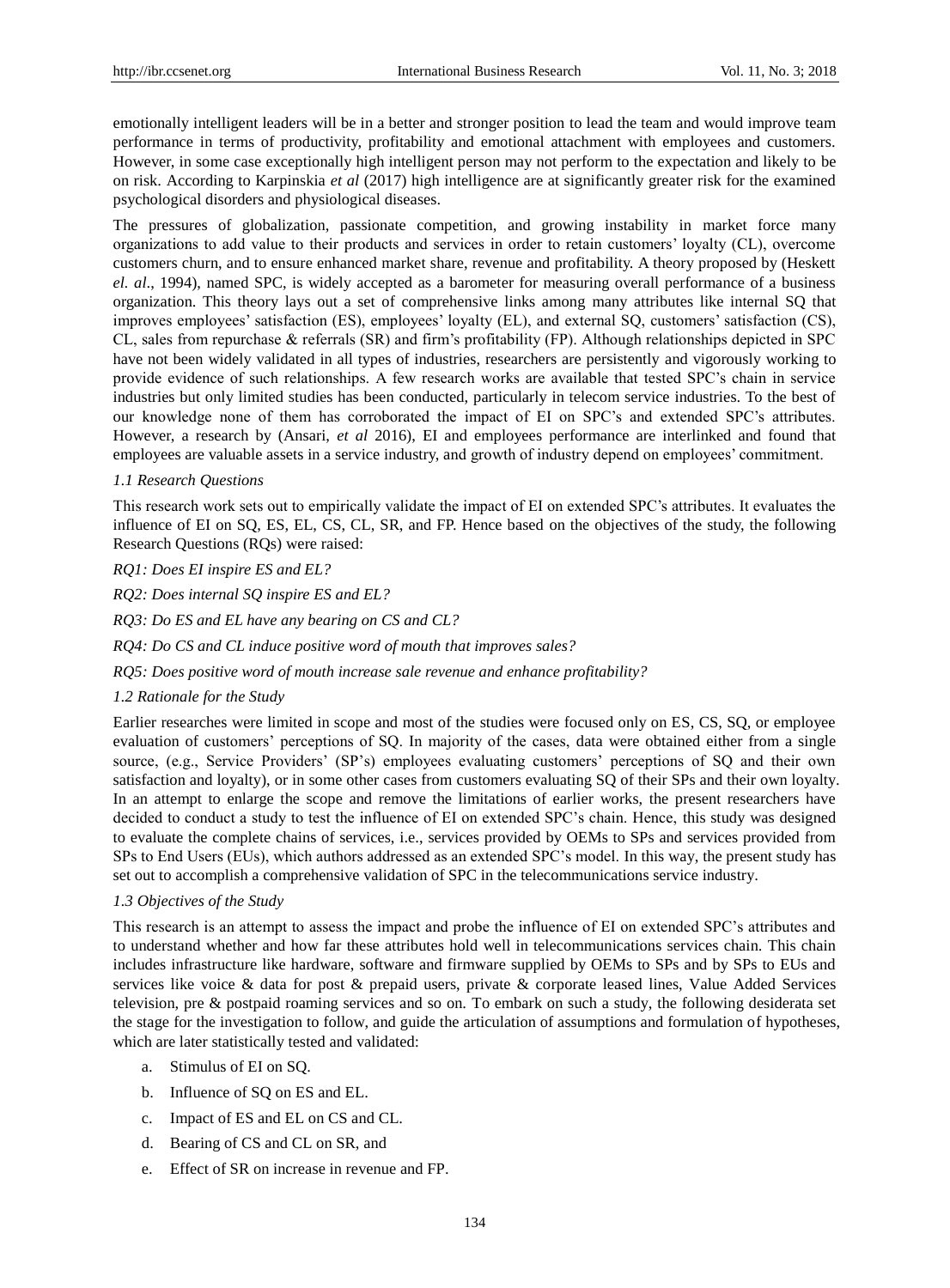The following sections present the theoretical background, the framework proposed, the hypotheses developed and the methodologies adopted in this research. It further continues to discuss the results obtained and the scope for future work.

## **2. Theoretical Background, Proposed Model and Hypotheses Development**

#### *2.1 Service Profit Chain*

Schlesinger and Heskett (1991) argued that there is a "cycle of failure," i.e., although service companies invest in employees in terms of training or skills development, and if employees are paid less than the market rate, they will get dissatisfied and/or become even frustrated. Consequently, their loyalty to the company will wear thin in time, leading to increased employee turnover and poor performance of the company; this will in turn kick off another cycle of employee recruitment and training. So it is imperative that ES be accorded due importance and it can be maintained and sustained only by integrating employees' efforts into the service delivery system. This will undoubtedly have positive impact on SQ, CS, and CL, and eventually will have beneficial implications on financial performance.

Subsequently, (Heskett *et al,* 1994) extended SPC framework through an article published in HBR, "Putting the Service-Profit Chain to Work", wherein they hypothesized that a firm's profitability and growth will increase if operations and human resources management are integrated well. Their work provided an integrated and holistic framework for understanding how operational performance relates to customers' perceptions and behavior and how these later translate into profits. It is assumed that all the links in the chain are equally important, and that it is necessary to devote close attention to each link in order to understand the overall functioning of SPC.

Some researchers have tested the SPC's links and their findings conform to its predictions. According to (Walker *et al.,* 2006), SPC is based on the premise that a firm's profitability derives from CS and CL. Researchers such as (Kamakura *et al*., 2002) and (Loveman, 1998) called for simultaneous testing of several links based on multiple data sources within SPC. On the other hand, (Yee *et al*., 2011) added that ES was crucial in achieving SQ and profitability in a service industry. Similarly, the published work in HBR by (Fred Reichheld, 2006) "The Ultimate Question", it is observed that firms with loyal customers tend to spend much less on marketing and acquisition of new customers than do their competitors. Instead, these firms focus intensely on serving existing customers and are highly selective in pursuing new customers, in order to promote the emergence of "loyalty leaders". His study led him to identify relationship between CS and customers churn or defection to their competitors.

Further (Homburg *et. al.* 2009) simultaneously tested SPC's paths on multiple links by combining data from employees, customers and companies, and found that positive role of social identification construct led to positive market and financial outcomes. Researchers who obtained similar anecdotal evidences include (Kassinis and Soteriou, 2003); (Xu, 2005); (Walker *et al.,* 2006); (Maritz and Nieman, 2008); (Yee *et al*., 2008, 2009, 2011); (Theoharakis *et al*., 2009); (Lee, 2013); and (Chu *et al*., 2013). The SPC's attributes were validated by (Bressolles and Durrieu, 2015) in an online retailing context, which demonstrated strong relationship between e-service quality dimensions and e-satisfaction towards customers.

Researchers who hold contrarian views about SPC's attributes, stating that the theory remains in a formative stage and is un-authenticated or requires further research, include (Silvestro and Cross, 2000), (Kamakura *et al*., 2002), (Sharif, 2009), (Evanschitzky *et al*., 2012). The research by (Chicu *et al*., 2016)0 suggested that the SPC approach holds good in call centers with a number of added nuances, and proposed that further research is required to determine how the model can be best adapted to explain the peculiarities of the evolving service economy.

#### *2.2 Theoretical Background*

Only a limited research exists on testing of SPC's attributes in telecommunications service industries. Researchers conducted by (Sharif, 2009) that empirically validated the links from SPs to EU<sub>S</sub> found that satisfaction-driven loyalty could be due to restricted changeover possibilities. In the backdrop of this situation, it is found that only a few studies have been conducted in telecommunications services industries for testing of SPC attributes, and to the best of the present authors' knowledge, no work has been reported yet that evaluates the impact of EI on extended SPC's model. In the present research scenario, there clearly exists a need to conduct a study of the extended SPC's model and the present work is expected to fill this void. The following sections present the details of such a study conducted in a telecom company in the Sultanate of Oman.

#### *2.3 Variables of the Study*

The primary sources of data originate from OEMs, SPs, and EUs, the three main players in this study. As a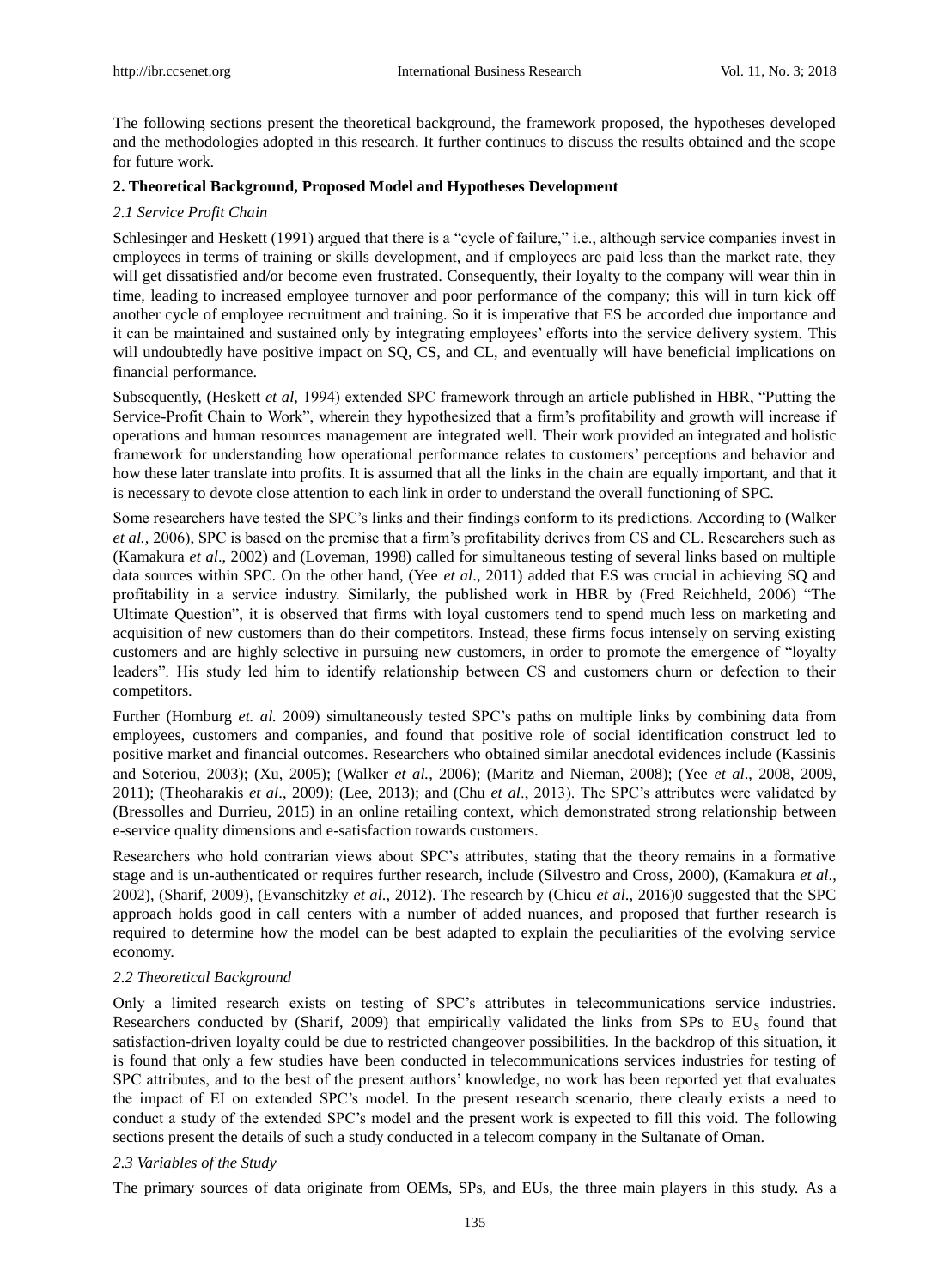preliminary step to gathering data for statistical analysis, various relevant attributes associated with them were first identified and were then tagged with suitable subscripts to identify the source of data. The following three short paragraphs describe the mapping and notational scheme adopted

Variables with subscripts standing for OEMs include: OEMs' employee satisfaction  $(ES_M)$ , OEMs' employee loyalty ( $EL_M$ ), OEMs' service quality ( $SQ_M$ ), OEM's customer satisfaction ( $CS_M$ ), OEMs' customer loyalty  $(CL_M)$ , OEMs' sales from repurchases & referrals (SR<sub>M</sub>) and OEMs' firm's profitability (FP<sub>M</sub>), where SQ<sub>M</sub> and  $SR<sub>M</sub>$  represent OEM's perception of SQ delivered to SPs and expected sales from repurchases and referrals due to SPs.

- a. Variables with subscripts standing for SPs include: SPs' employee satisfaction (ES<sub>S</sub>), SPs' employee loyalty (EL<sub>S</sub>), SPs' service quality (SQ<sub>S</sub>), SPs' customer satisfaction (CS<sub>S</sub>), SPs' customer loyalty (CL<sub>S</sub>), SPs 'sales from repurchases and referrals  $(SR<sub>S</sub>)$ , and SPs' firm's profitability  $(FP<sub>S</sub>)$ . The  $SQ<sub>S</sub>$  represents two sets of data, i.e., SP's view of SQ offered by OEMs and SPs' perceptions of the SQ delivered to  $CS<sub>EU</sub>$ . In the same way,  $SR<sub>S</sub>$  represents two sets of data, i.e., SPs' repurchase intention of OEMs' services and End Users satisfaction  $(CS<sub>EU</sub>)$  and repurchase intentions from SPs' point of view.
- b. Similarly, variables with subscripts allotted for  $EU<sub>S</sub>$  include: EUs' service quality ( $SQ<sub>EU</sub>$ ), End Users satisfaction  $(CS_{EU})$ , customers and end users' loyalty  $(CL_{EU})$  and EUs repurchase intentions through positive word-of-mouth  $(SR_{EU})$  for SPs.

(A list of all the variables used in this study is collected in a table, appearing towards the end of this paper.)

Having provided a brief theoretical background and defined the variables involved in this study, the paper proceeds to discuss the proposed model, working hypotheses, methodologies, and testing of hypotheses using various tools in Statistical Package for the Social Science (SPSS) software. Subsequently, results are discussed, followed by its limitations and scope for future research.

## *2.4 Proposed Model*

Figure-1 represents the proposed model featuring prominently EI and its associated components that are inspired by the attributes of extended SPC model. The model may be viewed as consisting upstream and downstream paths.





#### Figure 1. Proposed Model

The upstream path starts with EI, and extending over OEMs' attributes  $EL_{M}$ ,  $SQ_{M}$ , and  $SR_{M}$ , joins with  $EL_{S}$ ,  $SQ_{S}$ , and  $SR_S$ , the attributes of SPs; the downstream path is comprised of  $CS_{EU}$ ,  $CL_{EU}$  related to the traits of EU, also joining with  $EL_s$ ,  $SQ_s$ , and  $SR_s$ , the very same attributes of SPs. Thus, as can be seen, the attributes of SPs act as interface elements or functions as conduits for and between these two paths. In other words, these two paths effectively meet and merge with the attributes of SPs. It is this model which is examined in depth, and which will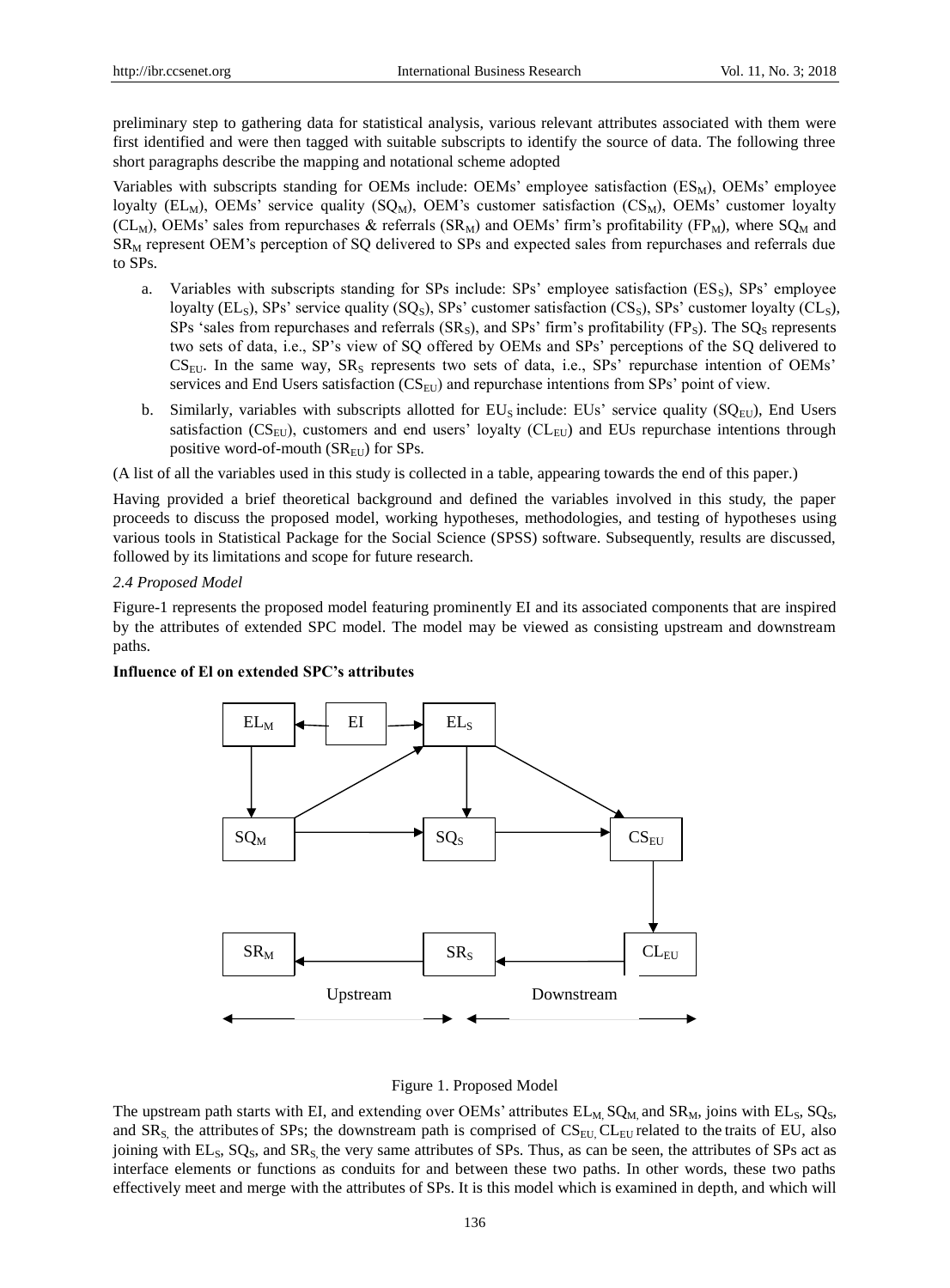be verified and validated by testing a group of hypotheses that connect multiple combinations of SPC's variables. The following sections provide the details of this study.

#### *2.5 Hypotheses Development*

The present work becomes significant and important in that the deficits in the efforts of most of the previous researchers are filled in, and a thorough attempt has been made to address the limitations of their work for the first time in an inclusive manner. The earlier researches were focused mainly on discrete and distinct aspects of SPCs with data coming from independent disconnected entities. In the present study, data are taken from all the three central overarching players in the model *viz* OEMs, SPs and EUs, viewed in a holistic way. For example, in the earlier work, data were sourced only from SPs or in some cases from SPs and EUs combined. Also, in some cases studies were limited to only a few attributes of SPCs, though a few exceptions do exist in the literature. In contrast, in the present work, the statistical analysis of the data from all the three key players (OEMs, SPs and EUs) is carried out in a coherent, consistent and integrated manner in the form of upstream and downstream paths with multiple combinations of SPC's and extended SPC's attributes.

The study encompasses three major entities *viz.* OEMs, SPs and EUs. They form a continuous and comprehensive chain of services flowing from OEMs through SPs to EUs as a unified whole, with the structure of extended SPC model as elaborated in Figure-1 in place, the following nine hypotheses ( $H_{01}$  to  $H_{09}$ ) are developed and explicated. They are then subject to standard statistical hypothesis testing using SPSS software with the aim of verifying and validating this model and its assumptions.

*Hypothesis H<sub>01</sub>*: *Influence of EI on EL<sub>M</sub> that affects*  $SQ_M$ *: This hypothesis discusses the effects EI brings to* bear upon upstream  $EL_M$ , which in turn influences  $SQ_M$ , which is due to the fact that elements of  $EL_M$  are intertwined with  $SQ_M$ . The  $SQ$  remains paramount in the changing and challenging business environment. Professional companies usually develop a competency model to develop employees' skills with the aim of developing emotional and passionate attachments with employees in order to improve efficiency. Hence, for writing success stories managers shall integrate human skills, employees' competencies, and emotional intelligence. It would further build an exceptional understanding among the team and develop cohesive social fabric.

A few researchers have attempted to link job satisfaction, EL, CS, and CL with operational performance of company. Researcher (Yee *et al*., 2008) found strong evidence that supported the fundamental relationship among ES, SQ, CS, and FP. SQ can be improved by developing a friendly environment with employees and sharing their experiences. Hence, SQ can only be achieved through satisfied and loyal employees. *Accordingly, it is posited that EI influences*  $EL_M$  *which in turn affects*  $SQ_M$ *.* 

*Hypothesis H<sub>02</sub>*: *Upstream SQ and downstream SQ***:** This hypothesis evaluates the effects of SQ<sub>M</sub> on SQ<sub>S</sub> i.e. how OEMs' SQ influences  $SQ_s$ . In service industry, SQ begins with service encounter, i.e., when customers interact at an outlet with customer's champion. In telecom, SQ not only includes human interactions but network availability, capacity and reliability too contribute significantly in fulfilling SQ parameters. According to (Clements 2004), network performance includes quality of services that support the network.

It is not only demanded by customers but enforced by regulators, who are well versed with it. SQ parameters are generally updated on a periodical basis as key performance indicators. It evolves to become international and regional benchmark. In the event of non-compliance, regulators enforce penalties according to license conditions. The objectives of establishing such parameters are to ensure level playing field for all SPs, which facilitates EUs to receive optimal SQ at best price. Hence, SPs with OEMs' support need to develop their strategies in order to accomplish regulated KPIs. Conversely, (Onyeajuwa., 2017), research revealed that due to weak institutional structures, the regulator and mobile service providers do not hold ordinary consumer's interest.

In view of the established best practice and benchmark, employee involvement becomes all the more crucial.It can be accomplished by continuous skills development, improving internal SQ, which would enhance employees' motivation and their involvement. Hence,  $SQ_M$  will have positive influence on CSs. Therefore,  $SQ_M$  is likely to influence  $SQ_s$ . Accordingly, it is hypothesized that  $SQ_M$  affects  $SQ_s$ .

*Hypothesis H<sub>03</sub>*: *Upstream SQ, EI and downstream EL*: This hypothesis assesses the influence of SQ<sub>M</sub> on EL<sub>S</sub>. Though it appears platitudinous to say that people like to work harder and perform better when they like and enjoy their work. They would prefer to work for the same employer even when enticed by competitors with higher pay and perks. This state of affairs can be obtained only when the employer establishes strong relationships and develops strong emotional bonds with employees. Leaders need to be seen caring and should assiduously make efforts to garner employees support by developing strong relationship. According to (Goleman,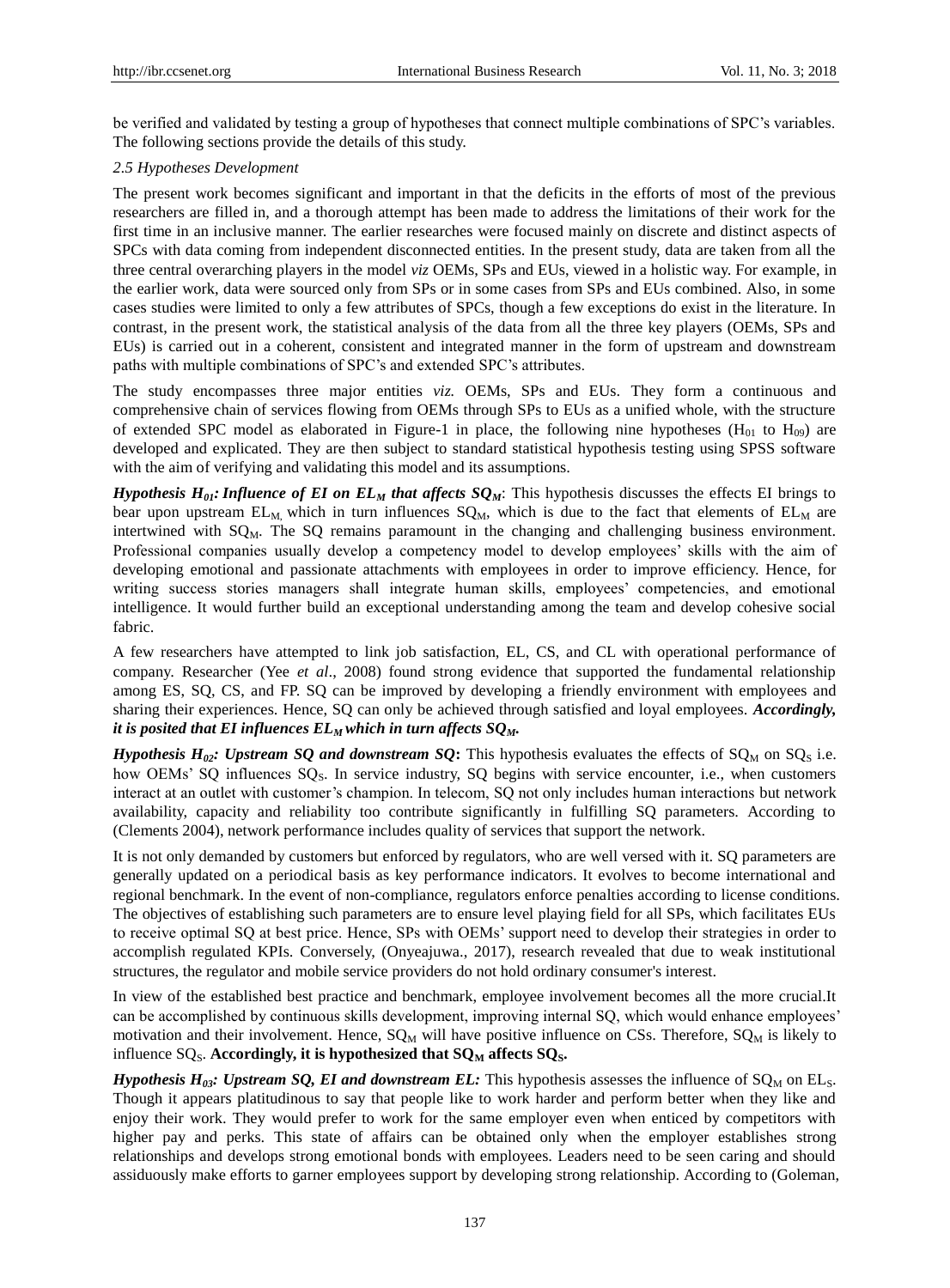2004), EI has direct, strong ties with business results and it is worth pursuing for both individuals and organizations.

The employees' engagement is essential at all levels in a service organization. Particularly in telecom industry, services provided by OEMs and SPs need cohesive human interaction with employees and customers. Cohesive relationship with employees will pave the way for achieving higher network quality, which might not be possible in its absence. Excellent relationship would improve network performance and reliability so that CSs improves. Improved CSs is likely to develop positive image of SPs. Improved  $SQ_M$  will motivate  $SP_S$  employees in fulfilling customers' demands.

Quality remains a buzzword in a service industry and so is the network quality in telecom service industry. According to (Amini and Saraei, 2012) among the components of quality indices from the most to the least important items were: reliability, tangibility, accountability, guarantee, and empathy consecutively. The service industry shall strive to offer best value for money in order to fulfill EUs expectations. It would lead to purchase, repurchase and positive word of mouth, leading to improved  $SR<sub>EUL</sub>$ .

SPs as being OEMs' customer, the SPs' employees assess network quality and their service encounter with OEMs. Their evaluation of different aspects of network quality will principally influence  $SQ_M$ . The SPC theory holds that CS leads to CL, and in this scenario the downstream employees are the SPs' employees. Hence, once SPs' employees are satisfied with network quality, they will be loyal (ELS) to their company. **Accordingly, it is posited that SQM would influence ELS.**

*Hypothesis H04: Downstream EL and downstream SQ:* EL and SQ are valuable business assets in a service industry. EL can be achieved by implementing appropriate human resource policies for achieving improved internal SQ. It would require highly coordinated and timely interactions between customers and service employees.

Interactions with employees vary from sector to sector. Industries like telecom, education, health & beauty care require extremely coordinated efforts between service employees and customers. This can be obtained through cohesive human interaction. In certain sectors manual processes are predominant, whereas in the telecom, manual as well as technological supports are equally involved. It requires high quality coordinated human interaction as well as high quality network, in order to accomplish the vital task of enhancing SQ. Since service industries are time sensitive, its delivery should be in near real time. A technology-driven service delivery system cannot match customers' expectations and improve their perceptions unless service employees are highly skilled, satisfied & loyal and are willing to put their best in achieving SQ.

It would remain a challenge for service organizations for achieving competitive advantage unless employees and customers together are managed at the same time and kept satisfied too. Service employees closely associated with customers may become foremost contributors in meeting customers' expectations. **Accordingly, it is proposed that EL<sup>S</sup> enhances SQS.**

*Hypothesis H05: Downstream EL and Customers' satisfaction:* This hypothesis tries to capture the influence of ELs on CSEU. According to (Theoharakis *et al.,* 2009), satisfied and loyal employees fare better in developing relationships with customers and strategic partners, and those authors further endorse that increase in CS and CL ultimately leads to better financial performance. Service companies should develop a cohesive environment for winning EL for eventually delivering an exceptional experience to the customers. Satisfied employees will have high morale, will perform well, share their experience with colleagues, and contribute positively for the firm's success..

The other important factors for developing strong emotional bonds with the employees are company's environment, employee's empowerment and corporate culture. The long-lasting emotional bonds shall improve ES, and EL. An improved employee's relationship can be achieved by meeting employees' justified demand. Hence, in the long run, EI plays a significant role in developing ES and CS that would eventually improve profitability. Accordingly, it is posited that  $EL<sub>S</sub>$  enhances  $CS<sub>EU</sub>$ .

*Hypothesis H<sub>06</sub>*: *Downstream SQ and customers' satisfaction*: The proposition considered here is that SQ<sub>S</sub> enhances  $CS<sub>ELL</sub>$  The SQ is a multi-dimensional concept, mainly comprising perceived and received quality, purchase and repurchases intentions, positive word of mouth, customer behavior and value for the money. In the absence of these dimensions, customers may not be satisfied even if the delivered SQ is of higher standard. According to (Lee, 2013), SQ is a significant antecedent of CS and CL. Perceived SQ is becoming an important aspect in service industry..

The presence of an effective service climate comprising employees' attitude, customers' experiences, and the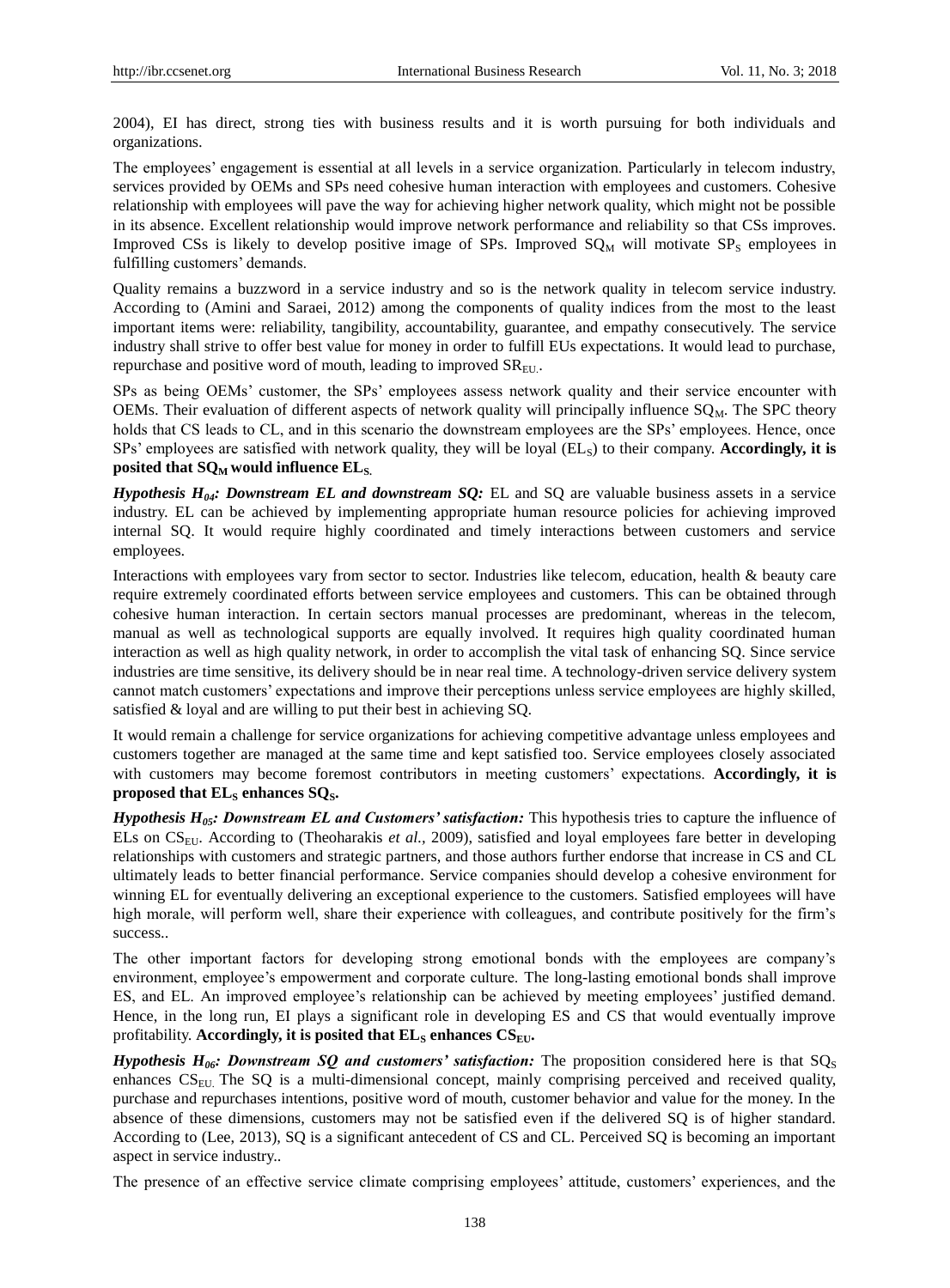understanding of local culture and tradition shall be advantageous to service providers. According to (Pilkington and Chai, 2008), any service is likely to be influenced by the local culture and environment. Hence, service employees shall adapt to the local culture, which can be developed with right attitude and adopting friendly solving approach. An appropriate attitude can play a vital role in a service delivery system. It can delight customers and can work as a cohesive force between customers and SPs. The right service attitude will improve CSEU, generate customers' repurchase intentions and ultimately maximize shareholders' value. **Accordingly, it is predicted that downstream SQ<sup>S</sup> improves CSEU.**

*Hypothesis H07: Customers satisfaction and Customers loyalty:* The prerequisite for success in a service industry is to attain highest level of CS and CL and it can be achieved only through highly professional approach. The best way of achieving sustainable growth is through unceasing innovation and willingness to learn from customers' experiences. Therefore, services packaging shall be based on projected growth and futuristic demand.

The achievement of projected growth would require groundbreaking ideas from internal or external customers and can be gathered through official or semiofficial channels. Customer Relationship Management (CRM) and internal feedback can be used to collect data from external and internal customers respectively. According to (Rygielski *et al.,* 2002), customers and business should interact more frequently in order to capture and analyze massive amounts of customer information. CRMs' features of on-line shopping, e-learning, e-purchasing, and e-commerce could play a vital role in gathering data on futuristic demand.

SPs need to develop excellent relationship with customers and must perform exceptionally well for achieving  $CS<sub>EU</sub>$ . It can be realized through capturing and captivating customers by means of adaptive selling and by promoting the feeling of group-belongingness. As a part of adaptive selling, a company may implement a multiple-channel strategy to reach out to customers instead of customers approaching a company. However, in the long run, SQ matters much and by enhancing  $CS_{EU}$ , one finds  $CL_{EU}$  also growing. **Accordingly,**  $CS_{EU}$  **is expected** to influence  $CL_{EU}$ .

*Hypothesis H08: Customers Loyalty leads to downstream sales from repurchases and referrals:* It is presumed that once customers are satisfied they will be loyal. It will lead to more purchases, repurchases and positive word-of-mouth to other potential customers. Hence, CL shall be given top priority for retaining market share and future growth. According to (Duffy, 1998), building CL is a business strategy and not merely a marketing program*.* Particularly in a competitive market, maintaining CL remains a challenge and it can be met by effectively implementing right business strategies, such as continuous customers' feedback on the current and futuristic products and/or services. The evaluation and implementation of customer's suggestion mechanisms would build brand image and create brand ambassadors. According to (Cliffe and Motion, 2005), brands can build points of distinction and unique experiences. Brand image minimizes churn, reduces cost in attracting new customers and ultimately stimulates purchase & repurchase. Regular and frequent purchases contribute to revenue and profitability of the firm.. **Hence, it is predicted that CSEU loyalty leads to downstream sales from repurchases and referrals.**

*Hypothesis H09: Downstream sales from repurchases and referrals affect upstream sales from repurchases and referrals:* The expected relationship is that  $SR_S$  will have a direct impact on  $SR_M$ . OEMs and SPs need to increase market share by meeting and exceeding customers' expectations, which can be achieved through creating continuous customers' demand for services like voice, data & leased line, on demand movies, VAS, or roaming services.

An increasing  $SR<sub>s</sub>$  would demand higher bandwidth and can be provided, thanks to the technological advancement in high data transmission. Speed is growing day-by-day in wired and wireless technologies. Hence,  $SR_M$  would increase due to enhanced network features and due to support of next-generation networks (NGN). Therefore the OEMs need to invest substantially in research and development (R&D) in order to implement advanced features. These features are designed to meet and exceed the never-ending customers' demands. They are getting ever hungry for higher resolution and higher date speeds, wherever they are: while at home, office or on the move.

Hence, OEMs should be in a position to improve SQ in terms of higher bandwidth for content delivery that would increase SPs sales. According to (Sugai and Kim, 2008) stronger loyalty existed with content delivered via the mobile phone and content provider service quality. This in turn enhances  $CS_{EU}$ ,  $CL_U$  and  $SR_{EU}$ , thereby ultimately increasing SR<sub>M</sub>. According to (Williams. and Naumann, 2011), customers' satisfaction increases repurchase and firms revenue. Hence, once  $CS_{\text{EU}}$  are satisfied, it will lead to higher  $SR<sub>S</sub>$  that will in turn enhance SRM. **Accordingly, it is predicted that downstream sales from repurchases and referrals affect upstream sales from repurchases and referrals.**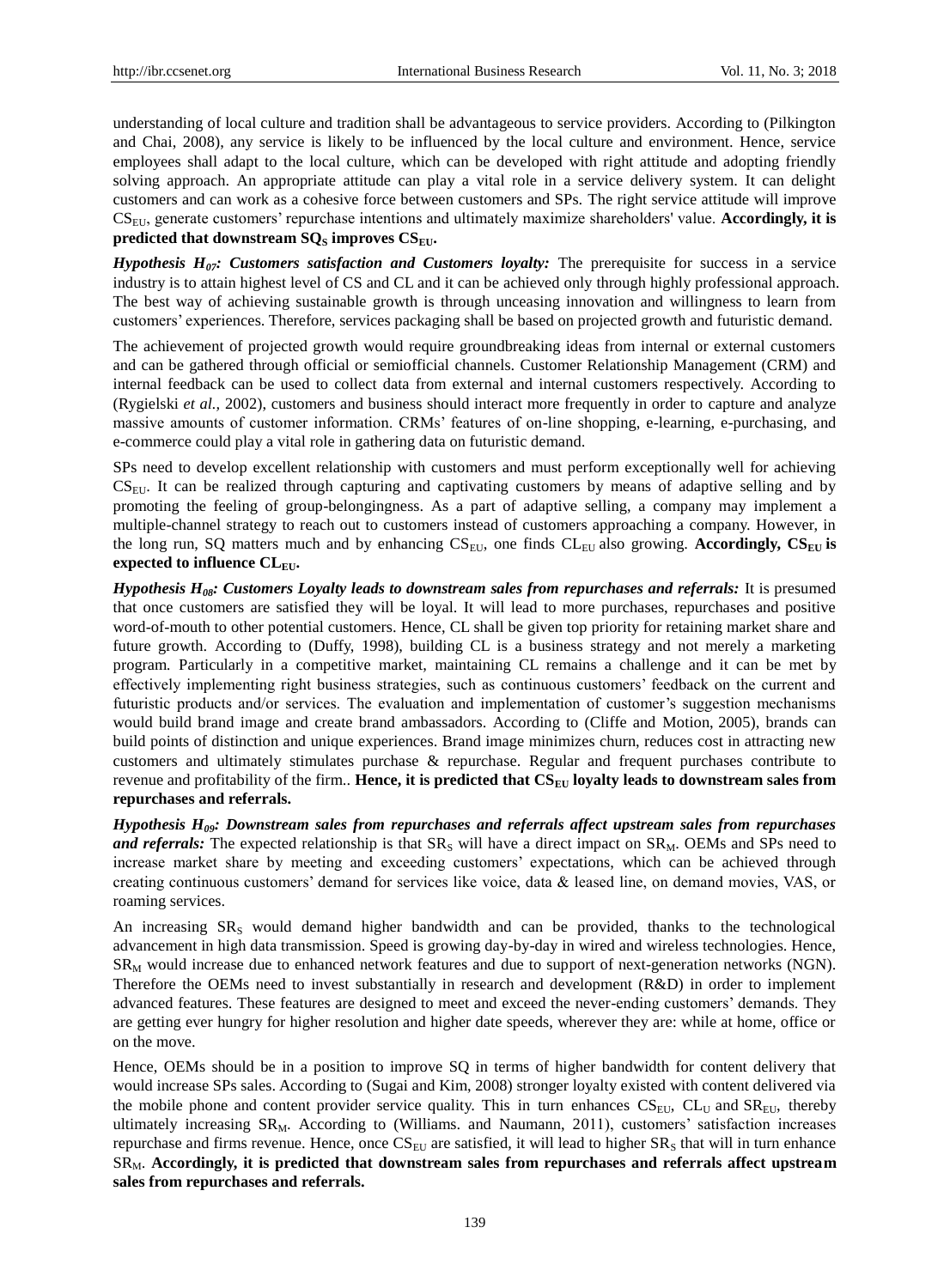# **3. Research Methodologies**

The study seeks to understand the impact of EI on extended SPC. The primary data came from the field survey conducted in the years 2012 and 2013 by collecting feedback from 888 respondents covering both upstream and downstream paths of extended SPC chain.

# *3.1 Sampling*

All possible efforts were made to collect balanced samples representing all segments of the population. A prior consent was taken from OEMs and SPs for their participation. It was estimated that the total number of OEMs' and SPs' employees were approximately 600 and 4,400, respectively. And the estimated numbers of EUs using one or more telecom services were approximately 2 million out of the total estimated population of 3.5 millions.

It was proposed to collect a minimum of 60 (Yee *et al.,* 2011), 176 (Khatibi, 2002) and 600 (Homburg *et al.,* 2009) samples from OEMs, SPs, and EUs respectively. And Yee *et al.,* (2011) found that sample sizes of 45 from agency services were considered adequate for their research. In this study, OEM's functions were considered to be similar to agency services. Hence, it is proposed to consider a minimum of 60 valid samples from OEMs. In a similar way, sample sizes for SPs and EUs were chosen based on earlier research.

| Target          | Population Size |      | Proposed Sample Administered Questionnaires | Retrieved             | <b>Response Rate</b> |
|-----------------|-----------------|------|---------------------------------------------|-----------------------|----------------------|
| Segments        |                 | Size |                                             | <b>Ouestionnaires</b> |                      |
| OEMs            | 600             | 60   | 100                                         | 66                    | 66%                  |
| SPs             | 4.400           | l 76 | 350                                         | 201                   | 57%                  |
| CS <sub>s</sub> | 2,000,000       | 600  | 000.1                                       | 621                   | 62%                  |
| Overall         | 2,005,000       | 836  | l.450                                       | 888                   | 61%                  |

Table 1. Target segments, population, sample size, administered and retrieved questionnaires

The distribution of questionnaires for OEMs and SPs were proportionately administered in accordance with number of employees, functionality and hierarchical positions. Table-1 summarises target segments, population and sample sizes for each segment with number of questionnaire administered, retrieved, and response rate.

# *3.2 Pilot Studies*

The rationale of a pilot study is to clarify or ensure whether respondents have correctly understood the context of questionnaires and to modify or adjust the instruments accordingly. Pilot studies were conducted for all the three sets of questionnaires, by randomly selecting 5 employees each from OEMs and SPs and 10 EUs. It took an average of 12-15 minutes to get responses on questionnaires, inclusive of the time spent for answering some queries raised by respondents. Clarifications and explanations were given during pilot studies and the same were incorporated in the final instrument to ensure improved consistency and comprehension on the part of respondents. This way the pilot studies provided valuable preliminary data or a 'sneak preview' that helped to fine tune research ideas and refine the approach followed in this research. It is also an opportunity to *'test the waters'* before launching into the full-scale analysis and investigation.

# *3.3 Data Collection Method*

Printed hard copies of questionnaires were circulated to OEMs and customers, whereas for SPs printed and limited intranet-based questionnaires were used. The number of hard copies and intranet based questionnaires were recorded as "Administered questionnaires". Questionnaires meant for OEMs, SPs, customers were named set 1, set 2, and set 3 respectively. Set 1 and 2 questionnaires were circulated to top and mid-level management, supervisors, and employees. The authors decided to approach OEMs and SPs directly for getting their feedback but for customers' feedback, external assistance was sought.

Set-1 consisted of 33 questions, i.e. 5 questions each on ES, EL, SQ, CL, CS, and 4 questions each on SR and FP. Set 2 consisted of 43 questions, i.e. 10 more questions in addition to those in set-1, i.e. 5 questions each on SQ and CL. The purpose of adding these questions was to determine SPs' views on OEM's SQ and their likely loyalty with OEMs, and also to ensure that forward and reverse chains were evaluated from OEMs to EUs and *vice versa.* Finally, set 3 questionnaire included 19 questions, i.e. five each SQ, CS, and CL and four on SR.

Set-3 questionnaires were circulated among selected segments of the entire country. Arabic remains the national language of the country and other widely spoken languages are English, Sohaili, and Balushi with some local dialects in the interior regions. Reaching a broad cross-section of the country, with numerous spoken languages and widely spread population across the country was a herculean task for the researchers. Therefore, assistance from friends and family was sought for EUs with the aim of achieving uniform feedback from the entire population.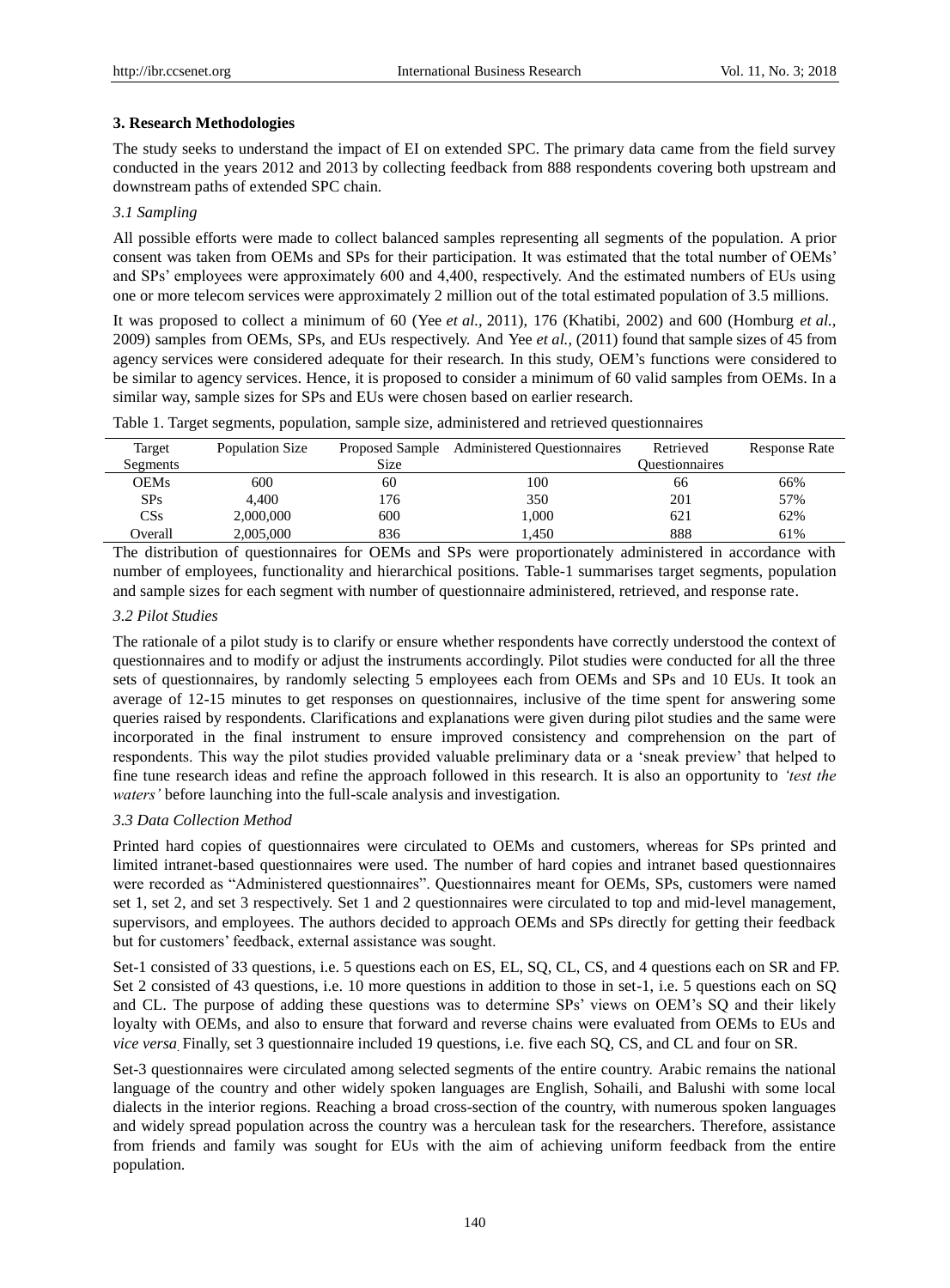#### **4. Data Analysis and Results**

The questionnaires responses were recorded on a 5-point Likert scale, where 1 indicates total disagreement and 5 as total agreement. Descriptive statistics properties were obtained, such as arithmetic mean (AM) to determine how responses are centered, standard deviations (SD) to measure spread of the responses, and Cronbach's alpha ( $\alpha$  > 0.6) to examine the criterion of reliability. According to (Malhotra and Birk, 2008), a value of  $\alpha \le 0.6$ generally indicates unsatisfactory internal consistency and therefore a lack of reliability.

# *4.1 Descriptive Properties of the Variables*

Table-2 reports descriptive statistics data for variables relating to OEMs, SPs and CS<sub>EU.</sub> The variables such as  $SQ_M$ ,  $CS_M$ ,  $FP_M$ ,  $EL_S$ ,  $FP_S$ ,  $SQ_{EU}$  and  $CL_{EU}$  show high mean, low standard deviation and high values of Cronbach's alpha. Based on these preliminary data, the following observations can be made, which are later corroborated by the detailed hypothesis testing.

a. SQM will have significant impact on service delivery systems, i.e., services delivered from OEMs to SPs and from SPs to the EUs. It is apparent that SPs will be satisfied with higher value of Cronbach's alpha for SQM, and at the same time, the CSEU will rise due to increase in SQS. Hence, SPs are likely to be satisfied with OEMs performance and so the customers (i.e. End Users) with SPs' service delivery systems.

| <b>SN</b> | <b>Variables</b> | Mean | <b>Standard deviation</b> | Cronbach's alpha |
|-----------|------------------|------|---------------------------|------------------|
|           | $ES_{M}$         | 3.30 | 0.669                     | 0.81             |
| 2         | $EL_M$           | 3.29 | 0.904                     | 0.91             |
| 3         | $SQ_M$           | 3.84 | 0.569                     | 0.82             |
| 4         | $CS_{M}$         | 3.48 | 0.666                     | 0.88             |
| 5         | $CL_{M}$         | 3.42 | 0.567                     | 0.85             |
| 6         | $SR_M$           | 3.37 | 0.613                     | 0.79             |
|           | $FP_M$           | 3.43 | 0.698                     | 0.91             |
| 8         | $ES_S$           | 3.14 | 0.736                     | 0.69             |
| 9         | $EL_{S}$         | 3.53 | 0.712                     | 0.71             |
| 10        | $SQ_S$           | 3.41 | 0.674                     | 0.74             |
| 11        | CS <sub>S</sub>  | 3.08 | 0.562                     | 0.71             |
| 12        | CL <sub>s</sub>  | 3.35 | 0.511                     | 0.75             |
| 13        | $SR_S$           | 3.40 | 0.589                     | 0.39             |
| 14        | $FP_S$           | 3.52 | 0.627                     | 0.79             |
| 15        | SQ <sub>EU</sub> | 3.36 | 0.721                     | 0.699            |
| 16        | CS <sub>EU</sub> | 3.17 | 0.742                     | 0.699            |
| 17        | $CL_{EU}$        | 3.27 | 0.370                     | 0.736            |
| 18        | SR <sub>EU</sub> | 3.24 | 0.796                     | 0.736            |

Table 2. Descriptive Statistics for OEMs, SPs and  $CS<sub>EUI</sub>$ 

b. Higher values of Cronbach's alpha for  $CS_M$  and  $FP_M$  indicate that  $SP_S$  are satisfied with OEMs and are likely to repurchase and recommend OEMs' services. Most likely OEMs' sales and profitability to increase.

- c. Similarly, high values of Cronbach's alpha for  $EL_S$  and  $FP_S$  indicate that SPs' loyal employees to take care of  $CS<sub>EU</sub>$  by delivering high quality services leading to increased sales and profitability. According to (Bamford and Xystouri, 2005), an excellent SQ can only be achieved through employee satisfaction, commitment and loyalty.
- d. In the same way, high values Cronbach's alpha for  $SQ_{EU}$  and  $CL_{EU}$  suggest that once  $CS_{EU}$  are satisfied, the customers turn out to be loyal, tend to repurchase and narrate positive word-of-mouth to others.

The values of Cronbach's alpha for all the variables were greater than  $0.6$  ( $> 0.6$ ), except for  $SR_s$  where it is 0.39, which indicates that although  $CS<sub>EU</sub>$  are satisfied and loyal, they might not repurchase due to available Mobile Number Portability (MNP), i.e., switching to another carrier while retaining the current number. According to (Sese et al 2009) regulatory policy has significantly reduced the cost of switching.

#### **5. Verification of the Proposed Model Considering Service Chain as a Single Entity**

The following nine null hypotheses from  $H_{01-1}$  to  $H_{09-1}$  are postulated, and are subjected to standard hypothesis testing. The sections that follow present the discussion of the results and their implications.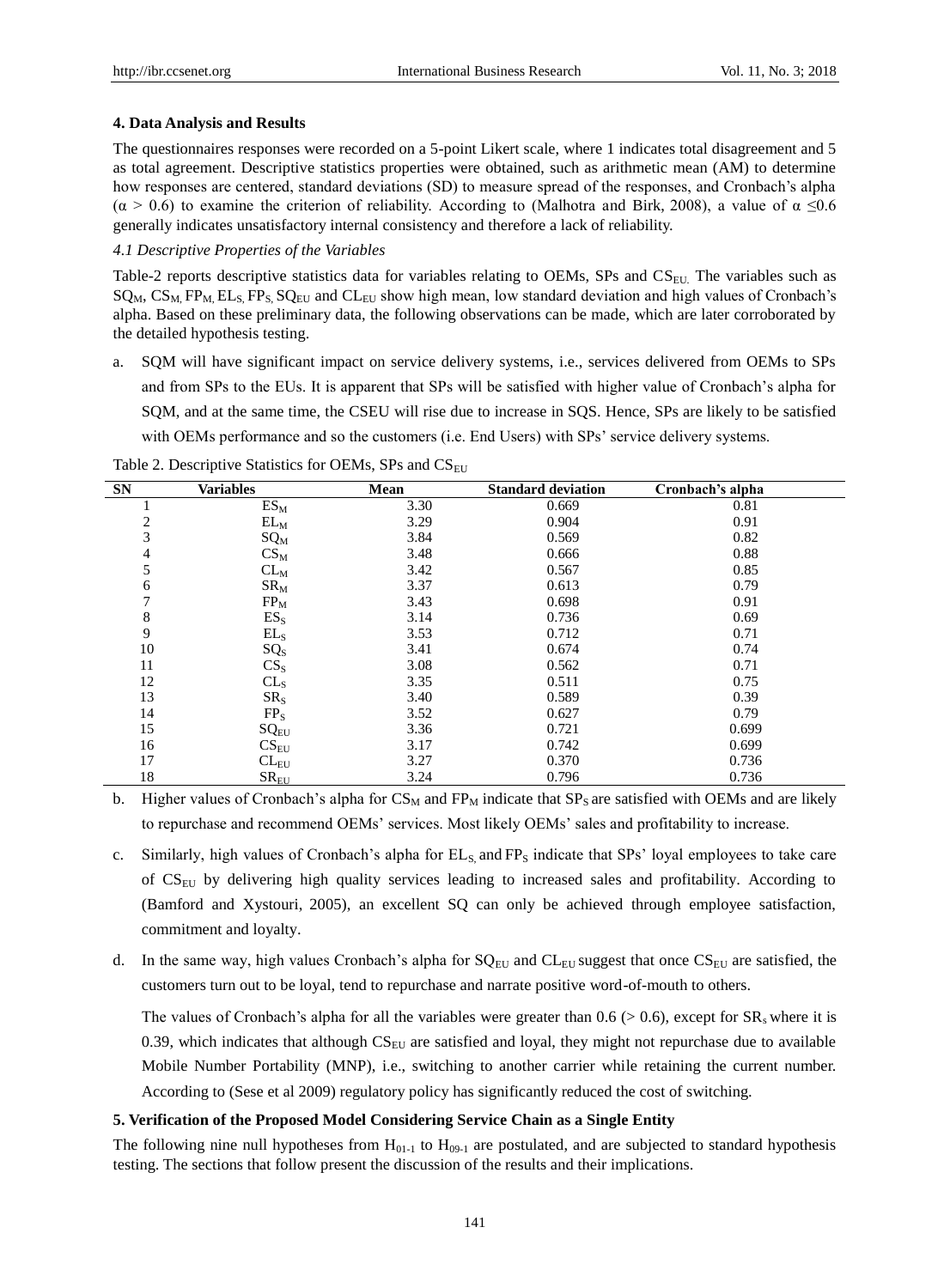#### **The Upstream path represents:**

- Hypothesis  $H_{01-1}$ : Upstream EL affects upstream SQ
- Hypothesis  $H_{02-1}$ : Upstream SQ affects downstream SQ
- Hypothesis  $H_{03-1}$ : Upstream SQ influences downstream EL.

#### **The downstream path represents:**

- Hypothesis  $H_{04-1}$ : Downstream EL enhances downstream SQ
- Hypothesis  $H_{05-1}$ : Downstream EL enhances CSs satisfaction
- Hypothesis  $H_{06-1}$ ; Downstream SQ improves CSs satisfaction
- Hypothesis  $H_{07-1}$ : CSs satisfaction influences CSs loyalty
- Hypothesis  $H_{08-1}$ : CSs loyalty leads to downstream SR
- Hypothesis  $H_{09-1}$ : Downstream SR affect upstream SR

*Hypothesis H01-1: Upstream EL affects upstream SQ:* This hypothesis examines the relationship between upstream EL and upstream SQ, i.e., how  $EL_M$  influences  $SQ_M$ . The data for  $EL_M$  were taken from OEMs, whereas data for  $SQ_M$ , were collected from SP's employees, i.e., how SPs' employees perceive SQ provided by OEMs to SPs. Accordingly, this hypothesis evaluates the impact of  $EL_M$  on  $SQ_M$ .

The EL attribute depends on various factors and each factor may have different impact on each employee. However, the factors that are generally thought to influence EL are employees' recognition, rewards, incentives, training, skill development, future growth, job security, learning opportunities, supporting benefits and so on. These factors motivate employees to deliver higher SQ to the customers. According to (Dean and Rainnie, 2009), a balance between productivity and SQ would result from engaging employees in establishing and implementing corporate strategies.. To authenticate this hypothesis, a null hypothesis was tested using OLS regression to determine unknown parameters, in which  $SQ_M$  was considered as dependent and  $EL_M$  as an independent variable and the following results were obtained:

### $SQ_M = 3.477 - .001 * EL_M$

Table 3. OLS Regression, Upstream Employee Loyalty, Upstream Service Quality

| Model<br> |           |           | Adjusted      |                | $\sim$<br>oetticients |                |                                                          | <b>NOVA</b> |       |
|-----------|-----------|-----------|---------------|----------------|-----------------------|----------------|----------------------------------------------------------|-------------|-------|
|           | R-squared | R-squared | Const         | $EL_{\lambda}$ | value                 | $\sim$<br>S12. | value<br>ы                                               | Sig.        |       |
|           | 0.002     | $0.000\,$ | .016<br>-11   | $.47^{-}$      | .001                  | 525            | 000                                                      | $-0.016$    | 0.987 |
| т.        |           |           | $\sim$ $\sim$ | $\overline{1}$ |                       |                | $\mathbf{1}$ $\mathbf{1}$ $\mathbf{1}$ $\mathbf{0}$<br>. |             |       |

It was observed that the path model between  $SQ_M$  and  $EL_M$  is well established, with global fit values of adjusted  $R^2$  = -.016, F = -0.016, at p = 0.000, EL<sub>M</sub> = -0.01. The result shows an unbiased value of R<sup>2</sup> = -0.016 and EL<sub>M</sub> co-efficient = -0.001, which means that a unit change in  $EL_M$  will have negligible negative influence on  $SQ_M$ 

This also shows that only limited options are available to SPs, i.e., once SPs deploy particular OEM's network, they are virtually 'locked in' and choices for future expansion of network will be limited to the existing OEMs. This is due to network specification and employees existing skills. Hence, SPs would have no other option but to continue with existing OEM. Hence, network expansion with current suppliers will always be preferred. Thus, present results support the hypothesis that although  $EL_M$  has marginal negative impact on  $SQ_M$ , it is not much significant. Accordingly we hold that  $EL_M$  influences  $SQ_M$ , and has only marginal yet insignificant negative **impact on SQM.**

*Hypothesis H02-1: Upstream SQ affects downstream SQ*: This hypothesis is an extension of SPC's attributes, since it examines the influence on SQs of two different organizations, i.e.  $SQ_M$  and  $SQ_S$ . The SPC model suggests that there are direct and strong relationships with profits, growth, CL, and CS within an organization. Data for  $SQ_M$  and  $SQ_S$  were collected from two different sources, i.e.  $SQ_S$  was from EUs based on SPs' features like promptness, trustworthiness, understanding of needs, fulfillment of promises and the overall demeanor of service providers, whereas  $SQ_M$  data came from perception of SPs' employees' of OEM's SQ. The null hypothesis was validated using OLS regression with  $SQ_S$  as dependent and  $SQ_M$  as independent variable, and it is found that:

# $SO<sub>S</sub> = 3.136 + .132 SO<sub>M</sub>$

The result shows an unbiased value of  $R^2 = -0.002$  and the SQ<sub>M</sub> coefficient = 0.132. It shows that a unit change in  $SQ_M$  will have positive impact of 0.132 on  $SQ_S$ . The path model for  $SQ_S$  and  $SQ_M$  is well developed and indicates a global fit value of adjusted  $R^2 = -0.002$ ,  $F = 0.928$ ,  $p = 0.000$ . This also indicates that to maintain and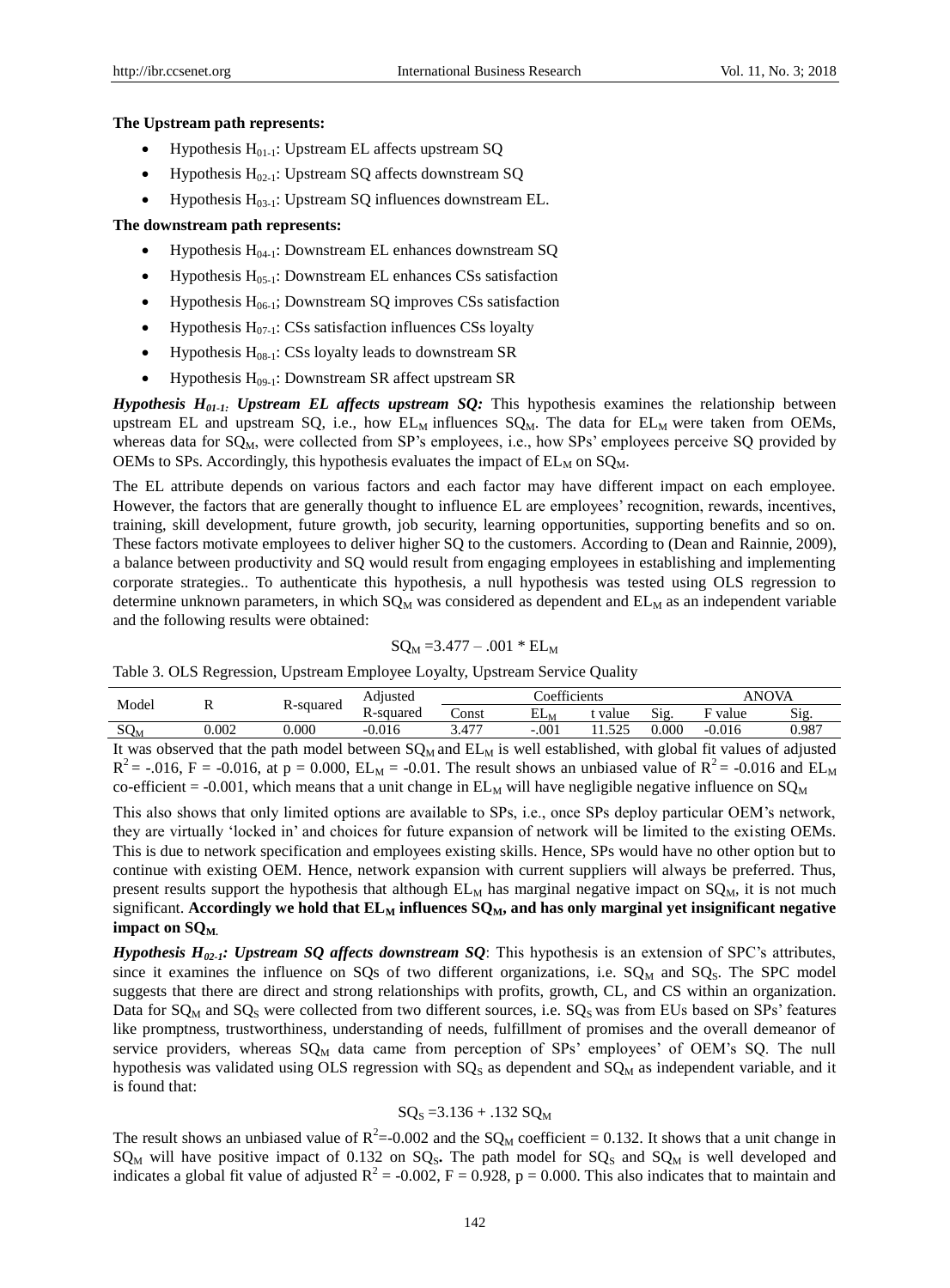enhance  $SO<sub>M</sub>$ ,  $SPs'$  employees should continuously liaise with OEMs employees. According to (Frei, 2006), to deliver consistent quality at a sustainable cost, companies must learn to manage their relationships with customers. Accordingly, it is found that  $SQ_M$  affects  $SQ_S$ .

*Hypothesis H03-1: Upstream SQ influences downstream EL***:** This hypothesis looks beyond the SPC's chain as an extension of SPC's attributes. It examines the effects of  $SQ_M$  on  $EL_S$ , i.e., how OEM's SQ influences  $EL_S$ . According to (Theoharakis *et al.,* 2009), satisfied and loyal employees create meaningful relationships. The null hypothesis was tested using OLS regression to ascertain  $EL_s$  in which  $EL_s$  was considered as dependent and  $SQ_M$  as independent variable and thus the following relation is derived:

$$
EL_S = 2.427 + .354 SQ_M
$$

The result shows an unbiased value of  $R^2 = 0.210$  with  $SQ_M$  coefficient = 0.354, which indicates that a unit change in  $SQ_M$  will have a positive effect of 0.354 times on  $EL_S$ . It is likely that once OEMs exceed SPs' expectations, the  $EL<sub>s</sub>$  will be reinforced. According to (Xu, 2005), internal SQ is a significant factor in determining employee satisfaction.

The path model for EL<sub>S</sub> and SQ<sub>M</sub> is well established with global fit values of adjusted  $R^2 = 0.222$ , F = 4.274, p = 0.000. It indicates that to maintain  $SQ_M$ , the OEMs should remain continuously in contact with SPs in order to receive their feedback. Therefore, OEMs should work intelligently with SPs to meet their expectations. Accordingly, it is found that  $SQ_M$  influences  $EL_S$ .

*Hypothesis H04-1: Downstream EL enhances downstream SQ*: This hypothesis examines relationship between  $EL<sub>S</sub>$  and  $SQ<sub>S</sub>$ , which is an extension of conventional SPC model. The conventional model uses single source of data; but here, the data for  $EL<sub>S</sub>$  were taken from SPs employees and for  $SQ<sub>S</sub>$  from EUs, i.e., SQ offered by SPs to EUs. The null hypothesis was tested using OLS regression with  $SQs$  as the dependent and  $EL<sub>s</sub>$  as the independent variable and it is found that:

$$
SQ_S = 2.874 + .197 \; EL_S
$$

The  $R^2 = 0.017$  yields an unbiased result with the EL<sub>S</sub> coefficient = 0.197, which reflects that a unit change in  $EL<sub>S</sub>$  will have a positive impact of 0.197 on  $SQ<sub>S</sub>$ . It also means that satisfied and loyal employees do indeed make additional contribution to the service delivery system.

The path model for SQs and ELs is well developed with global fit values of adjusted  $R^2 = 0.017$ ,  $F = 1.041$ ,  $p =$ 0.000. Therefore, SQ must be maintained for better CS, which can be achieved through employees' engagement, commitment, training and skill development. Thus  $EL_S$  would eventually improve  $SQ_S$ . Accordingly, it is found **that EL<sup>S</sup> enhances SQS.**

*Hypothesis H05-1: Downstream EL enhances CS:* This hypothesis tests the extended SPC model and considers the relationship between  $EL<sub>S</sub>$  and  $CS<sub>EU</sub>$ . The data for  $EL<sub>S</sub>$  and  $CS<sub>EU</sub>$  were taken from two different sources i.e. SPs' employees and EUs respectively, whereas in conventional model data are generally obtained from a single source. The null hypothesis was tested using OLS regression to identify unknown parameters by considering  $CS_{\text{EU}}$  as dependent and  $EL_S$  as the independent variable, and it is found that:

$$
CS_{EU} = 2.194 + .307 EL_S
$$

The value of  $R^2$  = 0.032 shows an unbiased result with EL<sub>S</sub> coefficient = 0.307. It indicates that a unit change in  $EL<sub>S</sub>$  will have an impact of 0.307 on  $CS<sub>EU</sub>$ . It confirms that ES and EL will improve service delivery system, which in turn will improve  $CS_{\text{EU}}$ . Hence, SPs should develop plans to attract new employees and retain existing ones by introducing innovative policies and programs so that employees feel they are recognized and respected, which would support in improving  $EL<sub>S</sub>$ .

The path model for  $CS_{\text{EU}}$  and EL<sub>S</sub> is well developed with global fit values of adjusted  $R^2 = 0.032$ , F = 1.450, p = 0.007. It shows that loyal employees are likely to develop a positive affiliation and improved relationship with EUs. According to (Gounaris, 2007), firms should not only focus exclusively on building and delivering functional utility to their customers but pay attention to other 'soft' dimensions as well, such as recognizing the importance of emotional value, such as '*customers first*" motto. Therefore, it is found that EL<sub>S</sub> will improve  $CS_{\text{EU}}$ . Accordingly, it is hypothesized that  $EL_{\text{S}}$  enhances  $CS_{\text{EU}}$ .

*Hypothesis*  $H_{06-I}$ *: Downstream SQ improves CS:* Here the relationship between SQ<sub>S</sub> and CS<sub>EU</sub> is looked into. The data for  $SQ_s$  and  $CS_{\text{EU}}$  were obtained from customers in order to determine  $CS_{\text{EU}}$ . Data for typical SPC's attributes are generally taken from  $SP<sub>S</sub>$ , e.g. SPs assess their own SQ and SQ as perceived by EUs. The null hypothesis was tested using OLS regression with  $CS_{\text{EU}}$  as the dependent and  $SQ_s$  as the independent variable, and the following relationship is obtained: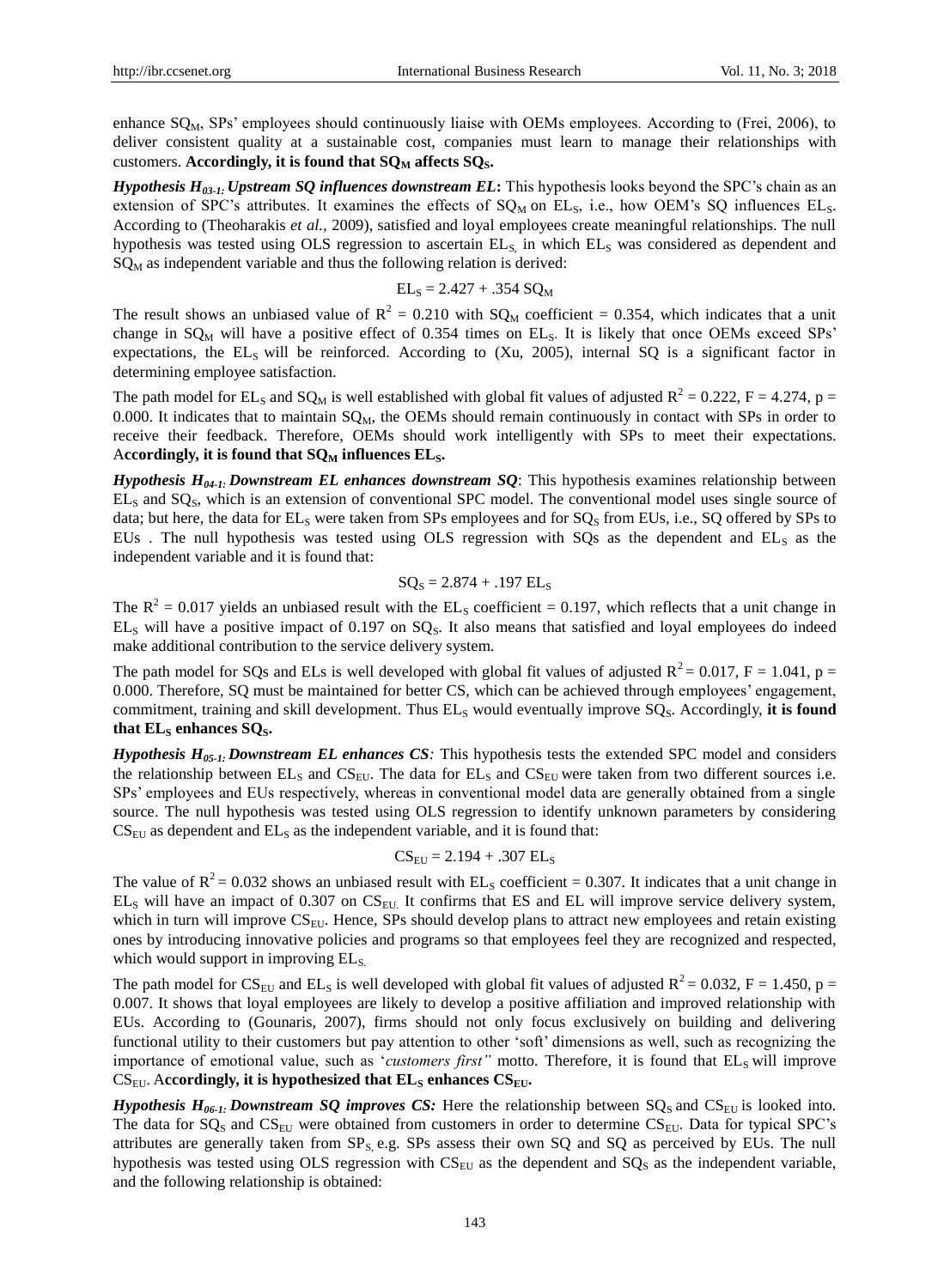$$
CS_{EU} = .582 + .761 \text{ SQ}_s
$$

The value of  $R^2 = 0.454$  and  $SQ_S$  coefficient = 0.761, indicating that a unit change in  $SQ_S$  will have a positive effect of 0.761 times on  $CS_{EU}$ . This is remarkable due to improved  $CS_{EU}$ . Hence, SPs should develop network capability and retain skilled manpower for gaining  $CS_{\text{EU}}$ .

The path model for  $CS_{EU}$  and  $SQ_S$  is well developed and it included global fit values of adjusted  $R^2 = 0.446$ , F = 7.300, p = 0.133. The key to success is a focused approach to improving SQ and CS such that market share and profitability tend to increase. Accordingly, it is found that  $SQ_S$  improves the  $CS_{ELU}$ .

*Hypothesis H07-1: CS influences CL:* This hypothesis identifies the relationship between CS and CL. In conventional analysis SPs provide these data, whereas EUs data were considered for this analysis. The null hypothesis was tested using OLS regression, taking CL<sub>EU</sub> as dependent and CS<sub>EU</sub> as an independent variable and it is found that:

$$
CL_{EU} = .740 + .786 \; CS_{EU}
$$

The  $R^2 = 0.524$  and CS<sub>EU</sub> coefficient = 0.786, indicating that a unit change in CS<sub>EU</sub> will have a positive impact of 0.786 on CL<sub>EU</sub>. The path model for CL<sub>EU</sub> and CS<sub>EU</sub> are well developed and included global fit values of adjusted  $R^2$  = 0.517, F = 8.402, p = 0.024. It indicates that  $CS_{EU}$  contributed significantly to  $CL_{EU}$ . Therefore, SPs should take care of EUs; keep them satisfied and loyal for maintaining profitability and growth. The SPs shall maintain and improve SQ for enhancing  $CS_{EU}$ , which is a key to higher  $CL_{EU}$ . **Accordingly, it is found that**  $CS_{EU}$ influences  $CL<sub>EU</sub>$ .

*Hypothesis H<sub>08-1</sub>: CL leads to SR:* Here the relationship between  $CL_{EU}$  and  $SR_S$ , i.e.,  $CL_{EU}$  is likely to increase sales due to repurchases  $\&$  referrals look into. To validate this hypothesis,  $CL<sub>EU</sub>$  data were collected from EUs on their loyalty with their SPs, repurchase intentions and willingness to recommend services to potential buyers. While SR<sub>S</sub> data come from SPs on their view of customers' repurchase intention, it is obvious that improved  $CL_{EU}$  will lead to increase in sales, higher profitability, lower operational costs, lower churn and reduced customer acquisition cost. The null hypothesis was tested using OLS regression, taking  $SR<sub>S</sub>$  as dependent and  $CL_{EU}$  as independent variable, and it is found that:

#### $SR_S = .633 + .797 CL_{EUI}$

The value of  $R^2 = 0.639$  and CL<sub>EU</sub> coefficient = 0.797 show that a unit increase in CL<sub>EU</sub> will have positive impact of 0.797 on SR. It is logical that increased  $CL_{\text{EU}}$  will develop positive word of mouth. The path model for  $SR_S$ and CL<sub>EU</sub> is well developed and included global fit values of adjusted  $R^2 = 0.633$ ,  $F = 10.633$ ,  $p = 0.018$ .. Hence, management of customers should be given top priority to generate positive word-of-mouth for repurchases & referrals. **Accordingly, it is found that CLEU leads to SRS.** 

*Hypothesis H09-1: Downstream sales from SR affect upstream sales from SR:* Increased purchases by EUs are likely to increase network utilization. It would require network expansion that would increase OEMs' sales. This hypothesis verifies the relationship between  $SR_S$  and  $SR_M$ . The  $SR_{EU}$  data were obtained from EUs, whereas  $SR_M$ data were obtained from SPs on their intention to repurchase & refer OEM. For this purpose, additional 10 questions were included in SPs' questionnaires i.e., five questions on SPs' intention to repurchase & referral of OEMs' and another five questions on SP's assessment of customers' intention of repurchase & referral to SPs' services.

The repurchase intentions of customers would depend on SQ, perceived service value, variety of service, price paid, and value of money. SPs can only fulfill customers' expectations if OEM is in a position to support SPs with right technology to support EUs demand. OEM should have the resources to provide VAS and most importantly, Over the Top (OTT) services. These services can make EUs feel that they get value for money. Repurchases & referrals from EUs would require network expansion, which in turn increase OEMs' sale and  $SR_M$ . The null hypothesis was tested using OLS regression taking  $SR_M$  as dependent and  $SR_S$  as the independent variable and it is found that:

#### $SR_M = 3.317 + .032 SR_S$

The SR<sub>S</sub> co-efficient = 0.032 indicates that an increase in SR<sub>S</sub> will have a positive impact of 0.032 on SR<sub>M</sub>. The increase in  $SR<sub>M</sub>$  is lower compared to  $SR<sub>S</sub>$ . This is due to the fact that SPs first would bundle services as peak, off-peak categories in order to distribute traffic in different time zones of the day. The objective of launching multiple packages is to postpone network expansion and utilizes network idle time. Once network utilization exceeds certain level, SPs will be forced to expand the network. The path model for  $SR_M$  and  $SR_S$  is well developed with global fit values of adjusted  $R^2$  = -0.012, F = 0.507, p = 0.000. The primary goal for OEMs and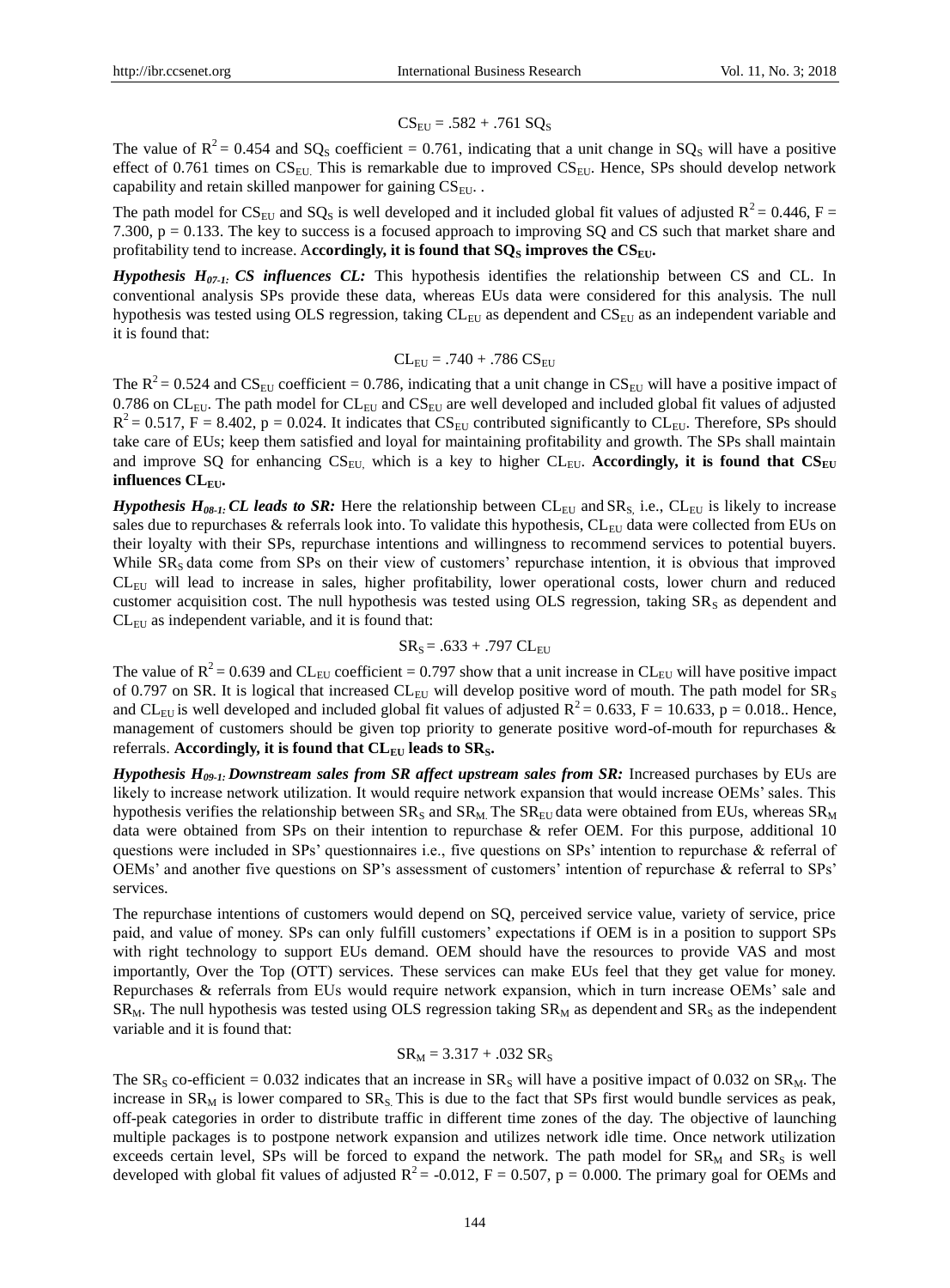SPs is to enhance CS and CL that would encourage repurchases and referrals. A**ccordingly, it is found that SR<sup>S</sup> affects SRM.** 

## **6. Discussion and Conclusions**

Looking at the current literature one finds that research on entire SPCs has been limited and most of the researchers have restricted themselves exclusively to ES, CS, SQ, or employees evaluating customer perceptions of SQ etc. In most of the studies, data were obtained from a single source, e.g., employees evaluating customers' perceptions of SQ and their own satisfaction and loyalty. These issues prompted the authors to conduct a comprehensive study on extended SPC's chain. The present study thus validates the impact of EI on extended SPC's service chain. The extended SPC's chain is formed by considering both uplink and downlink paths and the services are provided from OEMs to SPs and from SPs to the customers. Therefore, the present research may be deemed to have successfully attempted to evaluate the influence of EI on SPC's attributes and goes even beyond it by testing the extended SPC's attributes.

Also, in some cases, the studies were limited to only a few attributes of SPCs, though a few

exceptions do exist in the literature such as (Yee, 2006), whose findings suggest that employee satisfaction and loyalty have a direct impact on SQ and CS, and CS and loyalty contribute to customer repurchases & referrals and enhanced firm profitability. Similarly, a study by (Homburg *et al.,* 2009) brings out the positive role played by social identification construct in developing strong customer relationships which led to positive market and financial outcome.

### *6.1 Research Findings*

Emotional Intelligence is widely seen to consolidate employees' emotion. It has the potential to empower and encourage them to reach perfection in their performance. The bearing of EI on the organization was measured on extended SPC's chain, thus providing an evidence in support of the assumptions and hypotheses as formulated in this work. The research was performed using different research instruments and concluded with the implications of statistical testing of various hypotheses.

The research findings suggest that the telecom service industry should view SPCs' attributes as its strategic and tactical asset. And SPs should continuously monitor SQ to maintain level of EUs satisfaction, which can be achieved through employee training, retraining and skills development. The service organizations should pursue EL in earnest, as loyal employees are likely to develop better relationships with customers and it can lead to improved SQ for SPs and OEMs as well.

The research findings also suggest that an increase in  $SQ_M$  will proportionately increase  $SQ_S$  and  $EL_S$ . Increased  $EL<sub>S</sub>$  will lead to increase in  $SQ<sub>S</sub>$ ,  $CS<sub>EUI</sub>$  and  $CL<sub>EUI</sub>$ . Higher  $CL<sub>EUI</sub>$  will help improve  $SR<sub>S</sub>$ , which would in turn trigger increase in SRM. It is also observed that once SPs' employees are satisfied, they would be willing to deliver best possible services to customers. This will promote increase in CS, CL, SR and positive word-of-mouth to potential customers. The upshot of this study is that EI, acting as a pivotal background concept in the extended SPC model, integrates influences and reinforces many attributes spanning over three major players, in a way that brings to force the internal dynamics of interactions among the relevant entities in the system. The present work thus reemphasizes and reiterates the unifying and universal role of EI. It also demonstrates and exemplifies the usefulness and usability of SPC in the ecosystem of service oriented industries.

Hence, EI must be given due importance in any service industry. The SPC's and extended SPC's attributes should be measured frequently on a regular basis in a service industry and corrective action should be initiated accordingly. The results of all hypotheses are in line with the assumptions and in conformity with SPC's linkages of (Heskett *et al.,* 1994), thus confirming that highly satisfied customers drive growth and profitability in service businesses, and to keep them profitable, it is necessary to manage SPC.

#### **7. Limitations and Future Research**

The research was conducted in the fast growing telecom service industry which is witnessing rapid changes with time, and is vigorously making effort to keep abreast of unprecedented, breathtaking technological developments. In this modern IT era, it goes without saying that telecom has become an essential, vital service and plays a pivotal role in supporting socio-economic development of a nation.

Like any other research, this work too has its own share of limitations that need to be spelt out. The questionnaires were written in English, special efforts being made to use simple language within a limited core English vocabulary. Despite deliberate simplicity of language used, it is likely that some of the respondents might have had the feeling of being daunted by the English language, and therefore some questions appeared either not clear to them or possibly not properly explained by the volunteers. As a result, their responses might not accurately reflect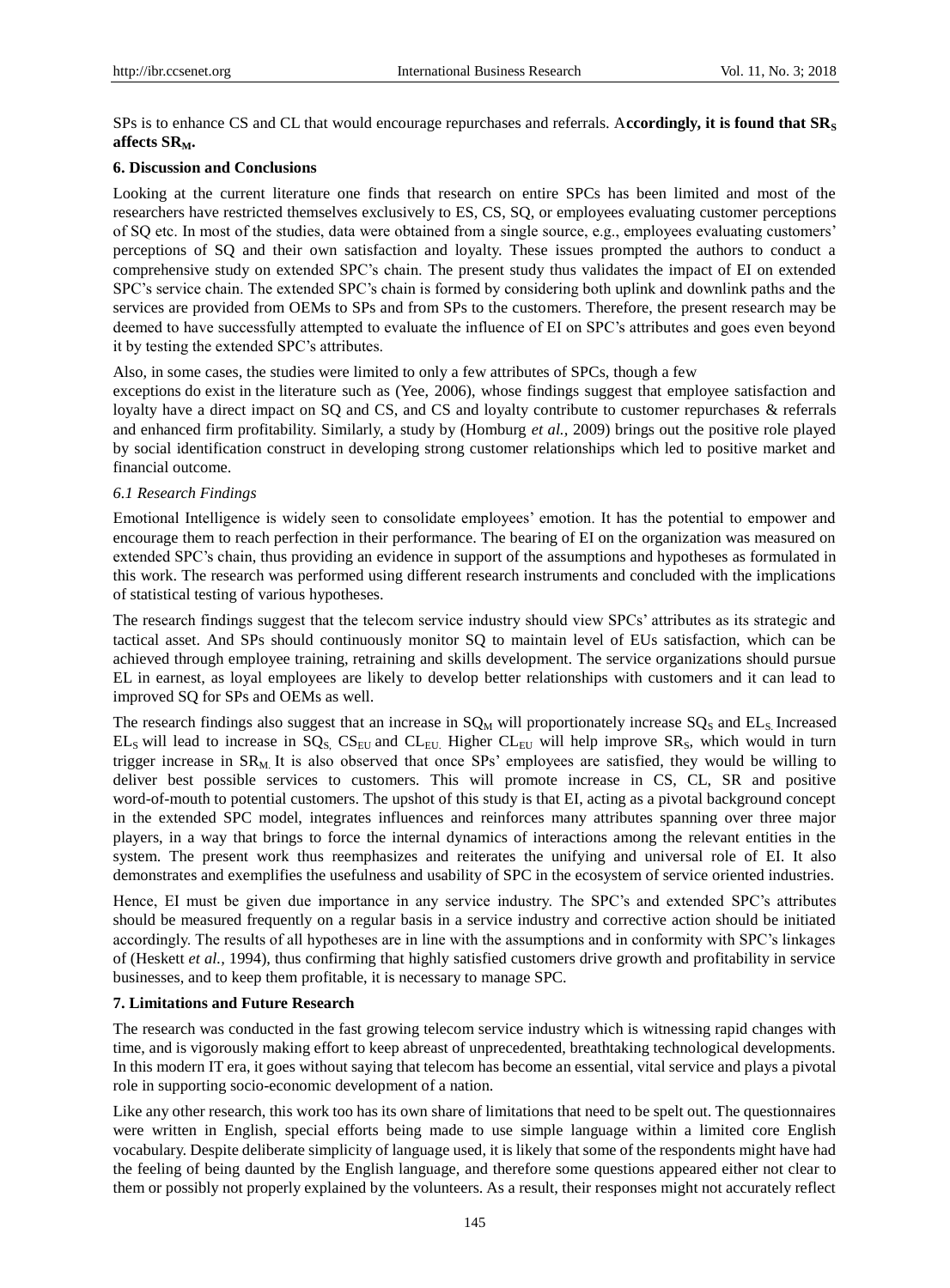their feelings and intentions.

All possible efforts were made to collect samples proportionately from OEMs and SPs based on their employee strength. Feedback from EUs were obtained from all segments of society, and in some cases, questionnaires for EUs might have not been uniformly distributed. The responses from EUs were aggregated ignoring the contrasts such as corporate *vs.* home users, their local *vs.* expatriate status, and glossing over differences in gender, age group as well as professional and educational backgrounds of respondents.

This research was carried out in a typical telecom service organization where some of the tech-savvy customers might have obtained services through web portal or by using short codes provided by SPs, which would have led to a feeling of better CS for them. Those customers would have not been satisfied to the same extent, had they interacted with customer representatives at the normal, regular outlets.

Future research can explore labour-intensive service industries or focus on poorly satisfied or somewhat disgruntled employees who are keen on switching to other jobs. It can be further extended to production linked service industry as well to elucidate the linkages between EI and SPC. The present work can be seen as a step towards encouraging further research and to construct more detailed or refined theories on effect of EI on SPC and extended SPC chain

#### **Acknowledgements**

The researchers are thankful to the executives and employees of OEMs, and SPs for their participation in this survey project. Our special thanks go to the telecom service providers and OEMs for their co-operation. Thanks are also due to friends and their family members for their help and assistance, and for sparing their time in collecting data from end users. Finally, our customers and EUs certainly deserve special thanks for their valuable contributions.

## **Abbreviations Used**

| SN             | Abbreviation            | <b>Extended</b> form                    |
|----------------|-------------------------|-----------------------------------------|
| 1              | CL                      | Customers' Loyalty                      |
| 2              | $CL_{EU}$               | customers and end users' loyalty        |
| 3              | $CL_{M}$                | OEMs' customer loyalty                  |
| $\overline{4}$ | CL <sub>S</sub>         | SPs' customer loyalty                   |
| 5              | CS                      | Customers' Satisfaction                 |
| 6              | $\text{CS}_{\text{EU}}$ | End User satisfaction                   |
| 7              | $CS_M$                  | OEM's customer satisfaction             |
| 8              | CS <sub>S</sub>         | SPs' customer satisfaction              |
| 9              | EL                      | Employees' Loyalty                      |
| 10             | $EL_{M}$                | OEMs' Employee Loyalty                  |
| 11             | ELs                     | SPs' employee loyalty                   |
| 12             | ES                      | Employees' Satisfaction                 |
| 13             | EUs                     | <b>End Users</b>                        |
| 14             | $EL_{M}$                | OEMs' employee satisfaction $(ES_M)$    |
| 15             | $ES_{S}$                | SPs' employee satisfaction              |
| 16             | FP                      | Firm's Profitability                    |
| 17             | $FP_M$                  | OEMs' firm's profitability              |
| 18             | FP <sub>S</sub>         | SPs' firm's profitability               |
| 19             | OEM                     | Original Equipment Manufacturer         |
| 20             | SP                      | <b>Service Providers</b>                |
| 21             | SQ                      | Service Quality                         |
| 22             | SQ <sub>EU</sub>        | EUs' service quality                    |
| 23             | $SQ_M$                  | OEMs' service quality                   |
| 24             | $SQ_{S}$                | SPs' service quality                    |
| 25             | SR                      | Sales from Repurchase & Referrals       |
| 26             | $SR_{\rm EU}$           | EUs repurchase intentions               |
| 27             | $SR_M$                  | OEMs' sales from Repurchase & Referrals |
| 28             | $SR_S$                  | SPs' sales from Repurchase & Referrals  |

### **References**

- Ansari, M. S. A., Farooquie, J. A., & Gattoufi, S. M. (2016). Does Emotional Intelligence Influence Employees, Customers and Operational Efficiency: An Empirical Validation. *International Journal of Marketing Studies, 8,* 77-88. https://doi.org/10.5539/ijms.v8n6p77
- Bamford, D., & Xystouri, T. (2005). A case study of service failure and recovery within an international airline. *Managing Service Quality, 15,* 306-322. https://doi.org/10.1108/09604520510597845
- Bressolles, G., & Durrieu, F., (2015). An examination of the online service-profit chain. *International Journal of*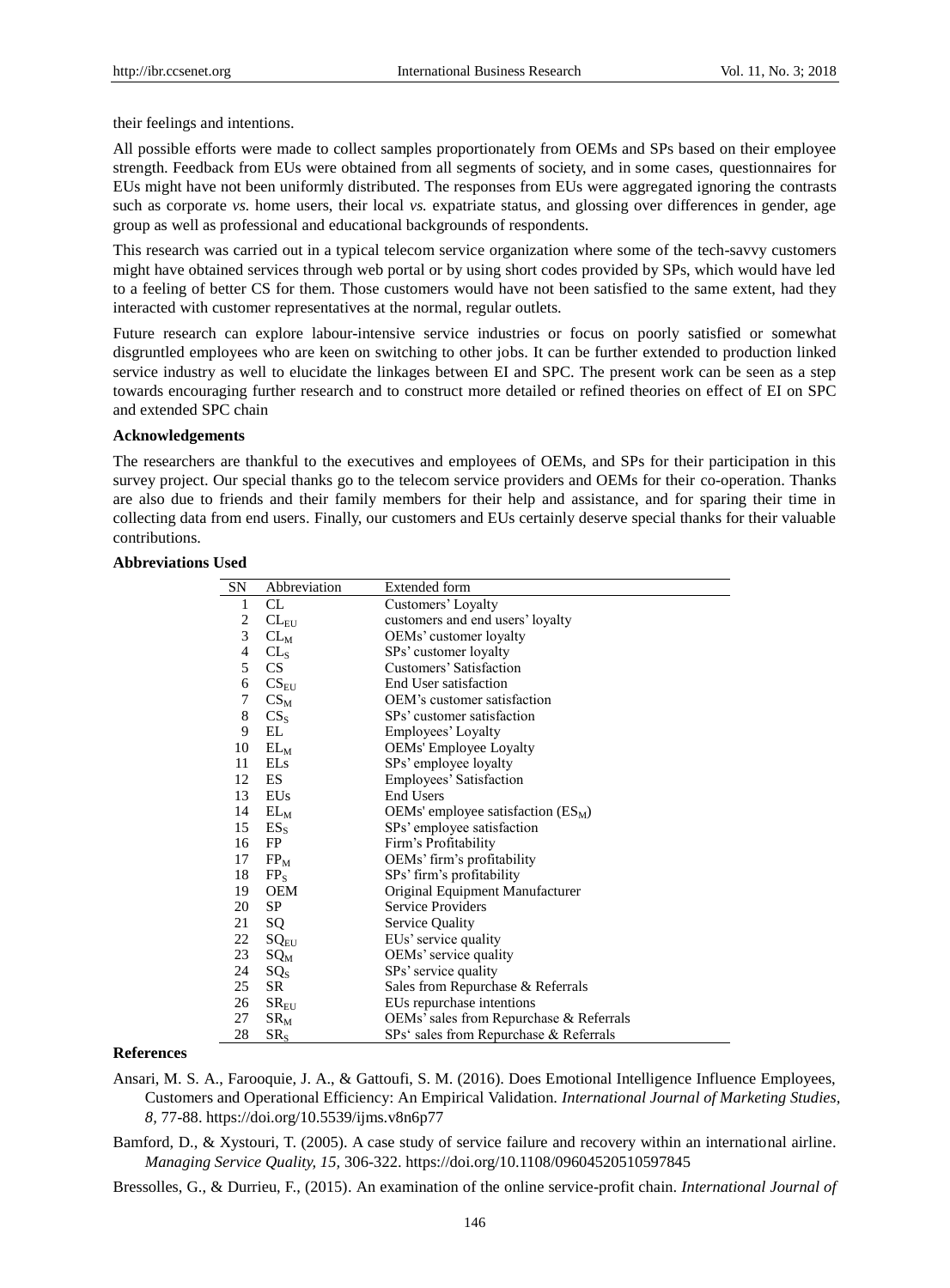*Retail & Distribution Management, 43,* 727-751[, https://doi.org/10.1108/IJRDM-11-2013-0214](https://doi.org/10.1108/IJRDM-11-2013-0214)

- Chicu, D., Valverde, M., & Ryan, G. (2016). The service-profit chain in call centre services. *Journal of Service Theory and Practice, 26*(5), 616-641.<https://doi.org/10.1108/JSTP-10-2014-0243>
- Chu, G., Cleff, T., & Walter, N. (2013). Brand experience's influence on customer satisfaction and loyalty: a mirage in marketing research. *International Journal of Management Research and Business Strategy, 2*(1), 130-144.
- Clements, M. E. (2004). Local telephone quality-of-service: a framework and empirical evidence. *Telecommunications Policy, 28,* 413-426. https://doi.org/10.1016/j.telpol.2004.02.001
- Cliffe, S. J., & Motion, J., (2005). Building contemporary brands: a sponsorship- based strategy. *Journal of business research, 58,* 1068-1077.<https://doi.org/10.1016/j.jbusres.2004.03.004>
- Dean, A. M., & Rainnie, A. (2009). Frontline employees' views on organizational factors that affect the delivery of service quality in call centers. *Journal of Services Marketing, 23*(5), 326-337, <https://doi.org/10.1108/08876040910973431>
- Duffy, D. L. (1998). Customer loyalty strategies. *Journal of consumer marketing, 15*(5), 435-448. https://doi.org/10.1108/07363769810235910
- Evanschitzky, H., Wangenheim, F. V., & Wunderlinch, N. V. (2012). Perils of Managing the Service Profit Chain. The Role of Time Lags and Feedback Loops. *Journal of Retailing, 88*(3), 356-366. https://doi.org/10.1016/j.jretai.2012.01.003
- Harvard Business Review: Goleman, D. (2004). What Makes a Leader, Brighton, USA, (JANUARY 2004 ISSUE), https://hbr.org/2004/01/what-makes-a-leader
- Harvard Business Review: Goleman, D., & Boyatzis, R. (2008). Social Intelligence and the Biology of Leadership, Brighton, USA, (September 2008). https://hbr.org/2008/09/social-intelligence-and-the-biology-of-leadership
- Harvard Business Review: Reichheld, F. (2006). "The Ultimate Question", Brighton, USA
- Harvard Business Review; Frei, F. X. (2006). Breaking the trade-off, Between Efficiency and Service, Brighton, USA, (November 2006 ). https://hbr.org/2006/11/breaking-the-trade-off-between-efficiency-and-service
- Heskett, J. I., Jones, T. O., Loveman, G. W., Sasser, W. E., & Schlesinger, L. A. (1994). Putting the Service Profit Chain to Work. *Harvard Business Review, 72*(2), March–April 1994, 164-174. <https://hbr.org/2008/07/putting-the-service-profit-chain-to-work>
- Heskett, J. L., Sasser, W. E., & Schlesinger, L. A. (1997). The Service Profit Chain, How leading companies Link Profit and Growth to Loyalty. Satisfaction and Value, Free press, New York: https://www.hbs.edu/faculty/Pages/item.aspx?num=284
- Homburg, C., Wieseke, J., & Hoyer, W. D. (2009). Social Identity and Service Profit Chain. Journal of Marketing. *American Marketing Association, 73*(2), 38-54, 1-44.<https://doi.org/10.1509/jmkg.73.2.38>
- Kamakura, W. A., Mittal, V., Rosa, F. D., & Mazzon, J. A. (2002). Assessing the Service-Profit Chain. *Marketing Science, 21*(3), 294-317. https://doi.org/10.1287/mksc.21.3.294.140
- [Karpinski, R. I., Kolb, A. M. K, Tetreaulr,](http://www.sciencedirect.com/science/article/pii/S0160289616303324#!) N. A., & [Borowski, T. B. \(2](http://www.sciencedirect.com/science/article/pii/S0160289616303324#!)017). High intelligence, A risk factor for psychological and physiological over excitabilities. Intelligence.
- Kassinis, G. I., & Soteriou, A. C. (2003). Greening the service profit chain. The impact of environmental management practices. *Production and operation management, 12*(3), 386-403,
- Khatibi, A. A., Ismail, H., & Thyagarajan, V. (2002), what drives customer loyalty: An analysis from the telecommunications industry, Journal of Targeting. *Measurement and Analysis for Marketing, 1,* 34-44. https://doi.org/10.1057/palgrave.jt.5740065
- Kim, D., & Sugai, P. (2008). Differences in consumer loyalty and willingness to pay for service attributes across digital channels: A study of the Japanese digital content market. *Telecommunications Policy, 32,* 480-489. https://doi.org/10.1016/j.telpol.2008.05.003
- Lee, H. S. (2013). Major Moderators Influencing the Relationships of Service Quality, Customer Satisfaction and Customer Loyalty. Canadian Center of Science and Education. *Asian Social Science, 9*(2), 1-11. https://doi.org/10.5539/ass.v9n2p1